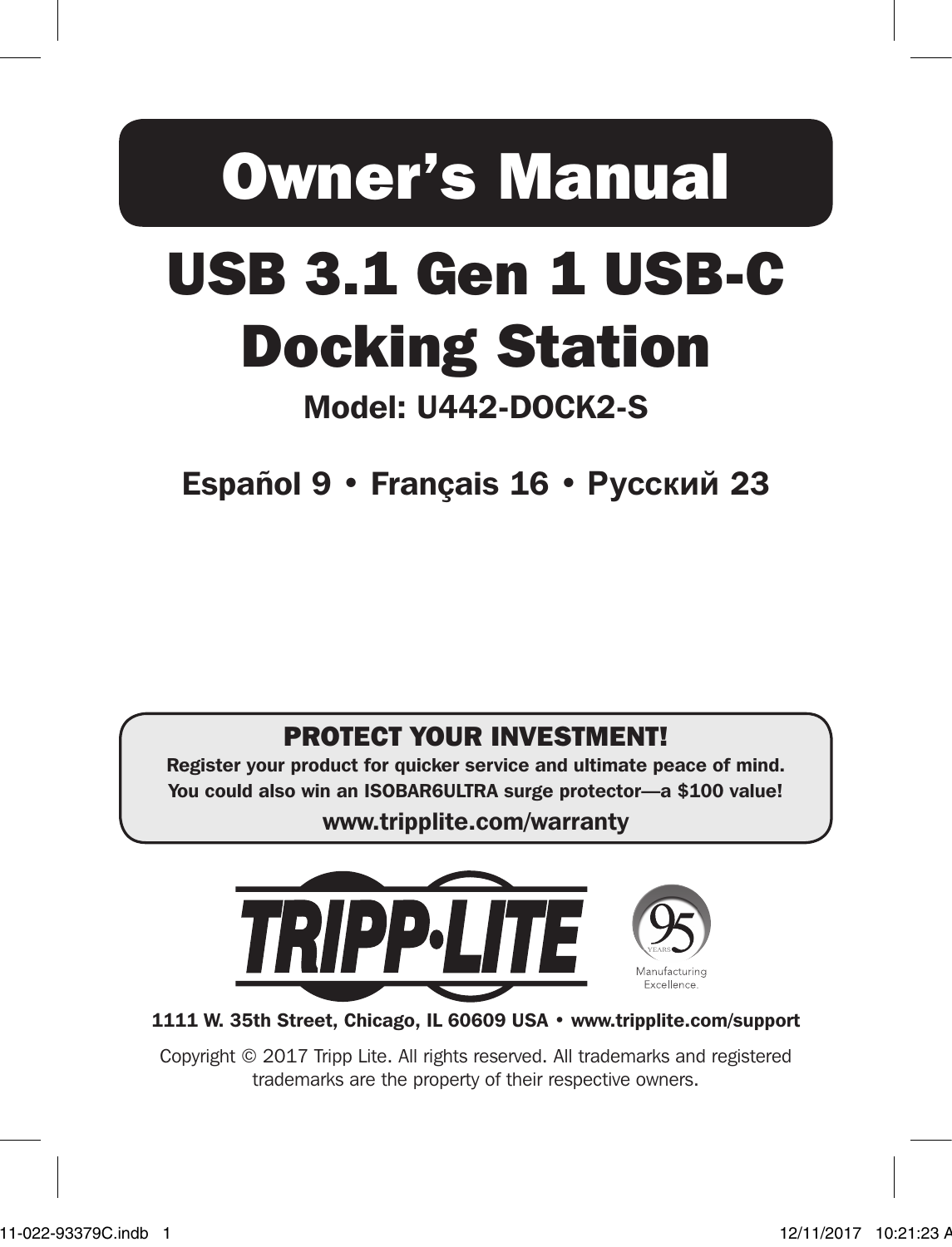## Package Contents

- **U442-DOCK2-S**
- Owner's Manual

### Optional Accessories

- N201-Series Cat6 Gigabit Snagless Patch Cables
- P312-Series 3.5 mm Mini Stereo Audio Cables
- P502-Series High-Resolution VGA Cables
- P566-Series HDMI to DVI Adapter Cables
- P568-Series High-Speed HDMI Cables
- P583-Series Mini DisplayPort to DisplayPort Adapter Cables
- P584-Series Mini DisplayPort Cables
- U322-Series USB 3.0 A/B Device Cables
- U326-Series USB 3.0 Micro-B Device Cables
- U420-003 USB 3.1 Gen 1 USB-C Cable (M/M), 3 ft.

### System Requirements

- Computer with USB-C™ or Thunderbolt 3 port that supports USB DisplayPort Alternate Mode
- DisplayPort\*, Mini DisplayPort, VGA, DVI\* or HDMI monitor
- Ethernet network with speeds up to 10/100/1000 Mbps

\*Requires an adapter. See **Optional Accessories**.

USB Type-C™ and USB-C™ are trademarks of USB Implementers Forum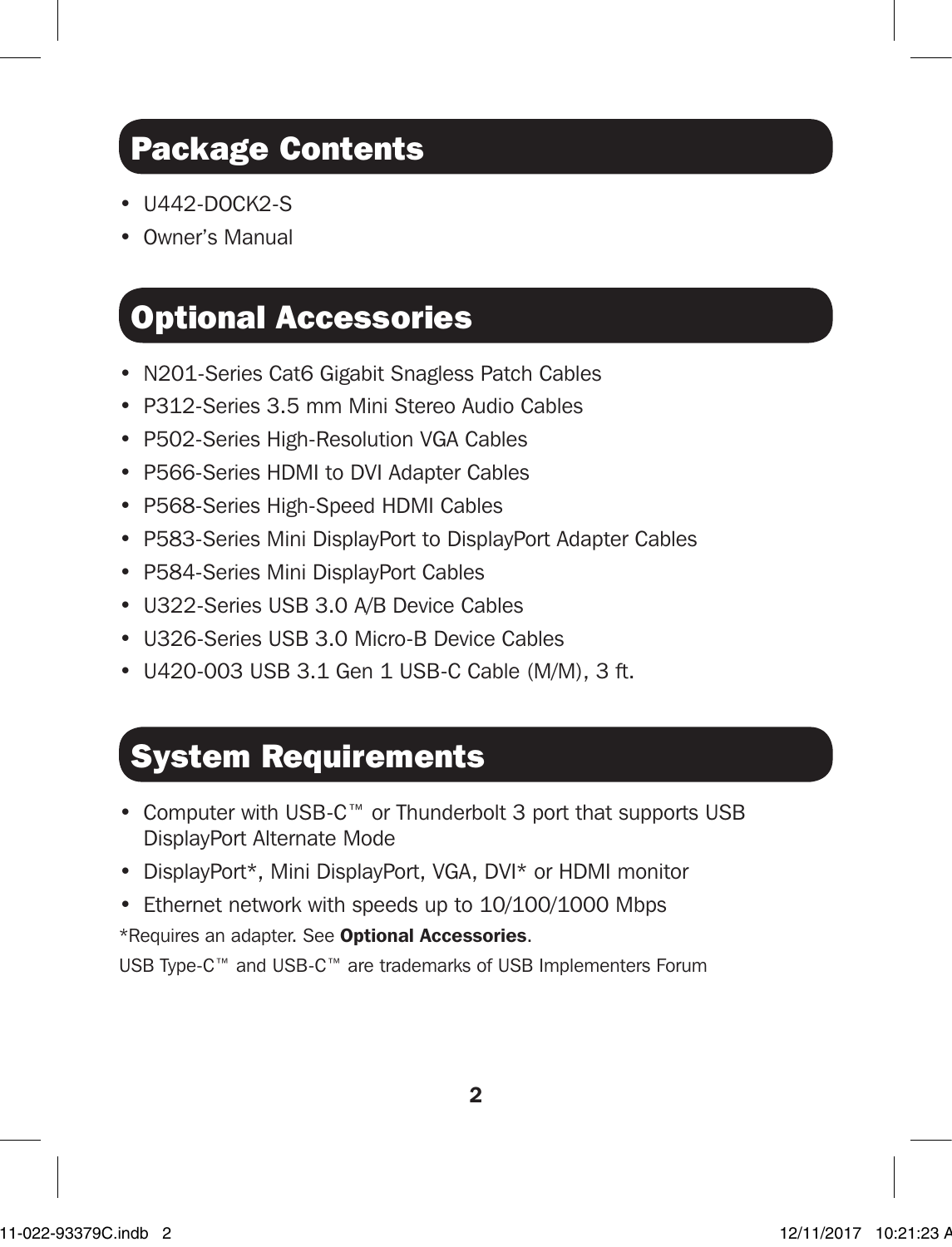## Product Features

- Supports USB DisplayPort Alternate Mode for connecting a VGA, HDMI or Mini DisplayPort (mDP) monitor via USB-C or Thunderbolt 3 port
- Supports connection of DVI monitor via HDMI to DVI adapter (see Optional Accessories)
- Supports connection of DisplayPort monitor via mDP to DisplayPort adapter (see Optional Accessories)
- mDP and HDMI ports support video resolutions up to 3840 x 2160 (4K x 2K) @ 30 Hz
- VGA port supports video resolutions up to 1920 x 1200, including 1080p @ 60 Hz
- RJ45 Ethernet port supports true 10/100/1000 Mbps network speeds
- USB-A hub ports support data transfer rates up to 5 Gbps
- Dedicated BC 1.2-compliant USB port provides up to 1.5A of fastcharging power to mobile devices
- Micro SD and SD/MMC memory card slots allow external memory access via USB-C or Thunderbolt 3 port
- USB-C PD charging port supports power input up to 20V 3A (60W)
- 10W (5V 2A) of power dedicated to the 3 USB-A ports
- 3.5 mm mini stereo jack for connecting speaker or microphone
- Automatically resumes operation from hibernation and suspend modes
- Complies with IEEE 802.3az (Energy Efficient Ethernet) standards
- Supports full- and half-duplex operations
- Supports IPv4 and IPv6 pack Checksum Offload Engine (COE) to reduce CPU loading
- Supports Wake-on LAN
- Plug-and-play operation with no software, drivers or external power supply required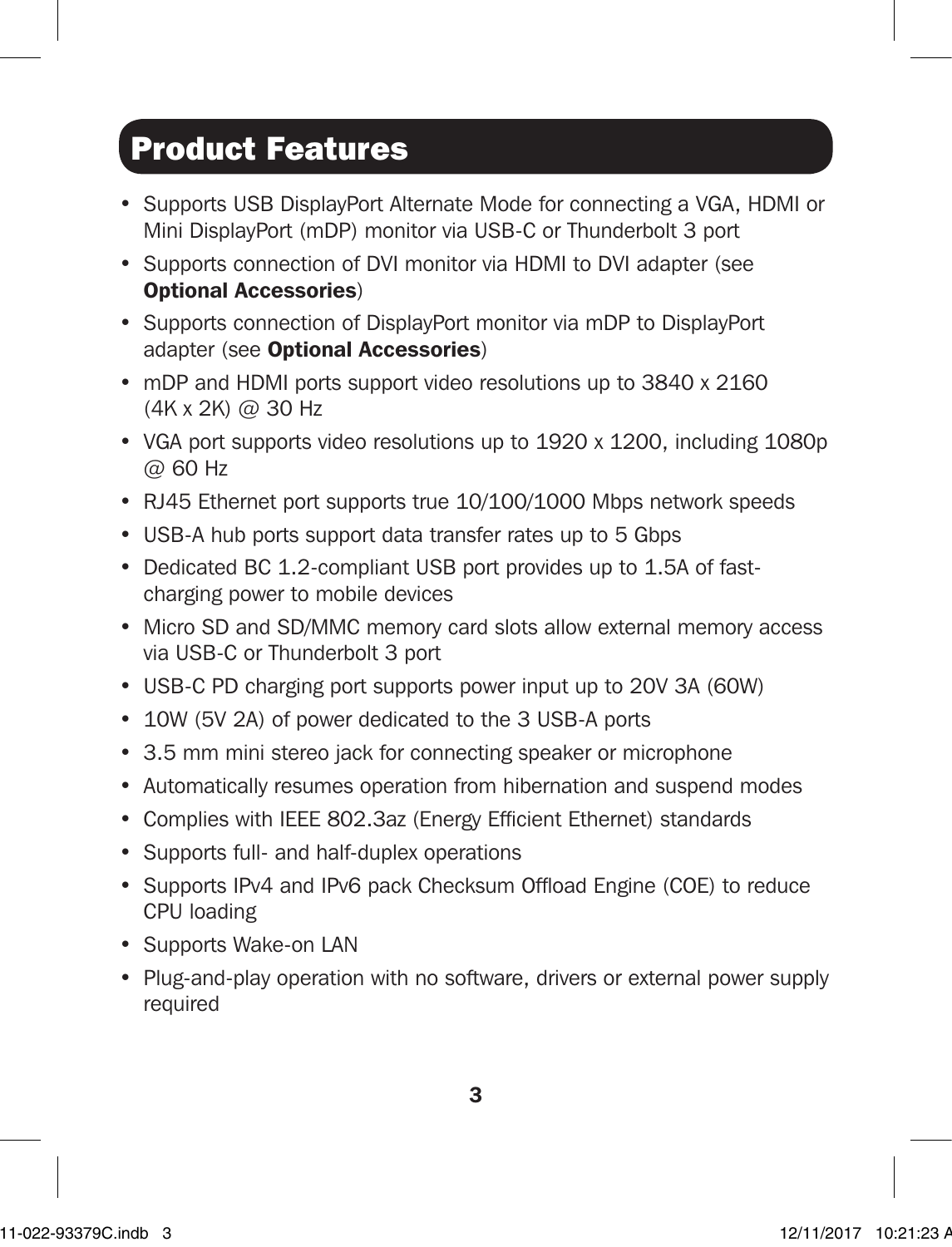## Product Overview



- 1 3.5 mm Mini Stereo Port (Female): connect speaker or microphone
- 2 USB 3.0 Ports (Female): connect up to 3 USB peripherals
- 3 Micro SD Memory Card Slot: insert Micro SD memory card
- 4. SD/MMC Memory Card Slot: insert SD/MMC memory card
- 5 USB-C PD Charging Port (Female): connect device to USB-C charger
- 6 HDMI Port (Female): connect HDMI monitor
- **7 VGA Port (Female): connect VGA monitor**
- 8 RJ45 Port (Female): connect to 10/100/1000 Mbps network
- 9 Mini DisplayPort (Female): connect mDP monitor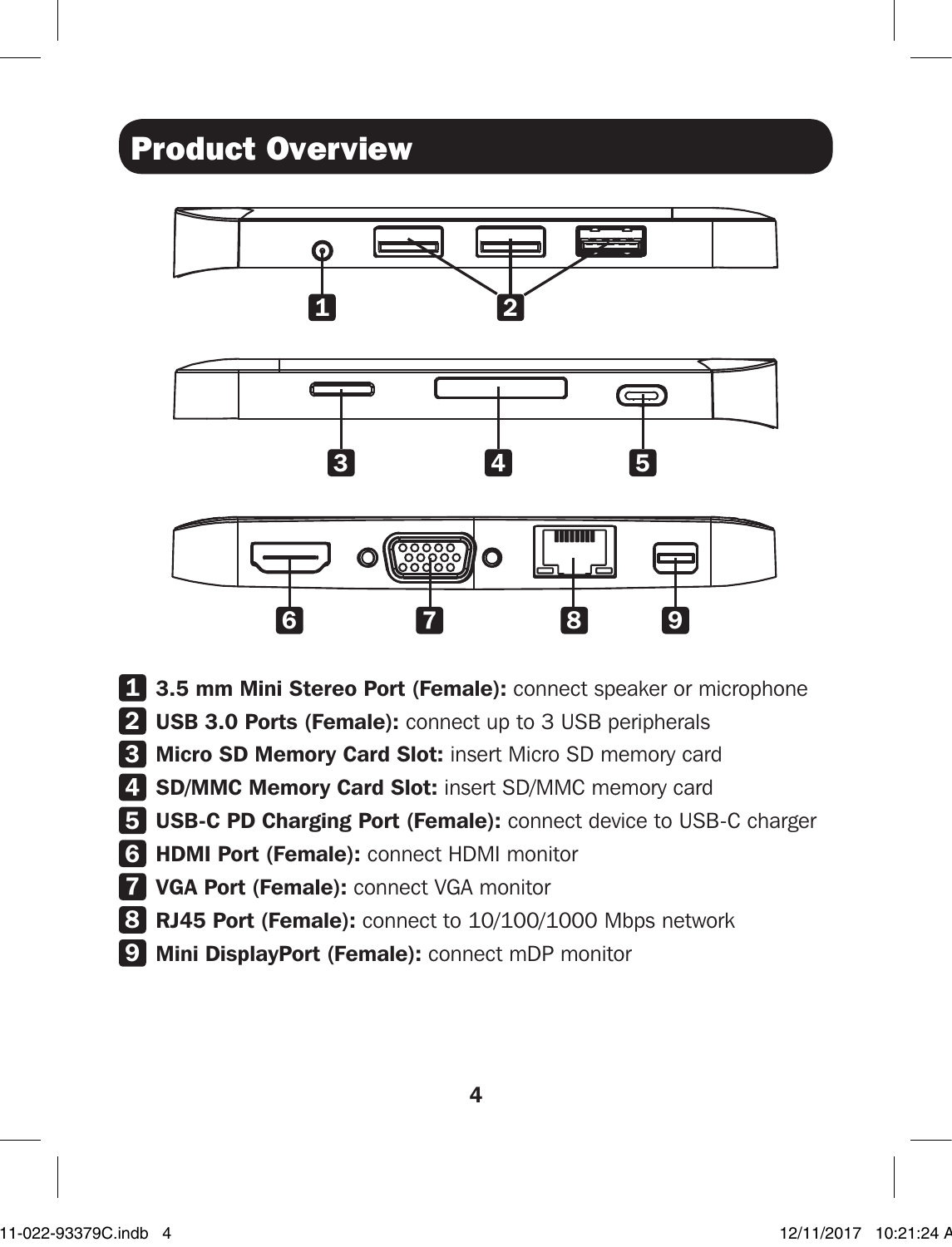## **Installation**

### *Notes:*

- *• Only one monitor can be connected at a time.*
- *• Only one memory card slot can be used at a time.*
- *• When connected to power through the USB-C PD charging port, 15W is dedicated to the docking station and connected USB peripherals. Remaining power is used to charge the connected USB-C device.*
- *• See Optional Accessories section for suggested cables.*
- *• When the unit is connected to the USB-C port on your computer and to a network via Cat5e/6 cabling, a network connection will be automatically established. If no connection is made, you can manually establish one by going to your computer's network settings page. For example, on a Mac, you would navigate to the Network section found in System Preferences, click the "Assist Me" button to get to the Network Setup Assistant, then follow the prompts to establish a connection.*
- When plugging and unplugging the PD adapter, connected USB devices will *disconnect and then reconnect quickly. To prevent possible data loss or corruption, avoid disconnecting the PD adapter from the AC power supply while transferring data.*
- **1.** Connect USB-C port to USB-C or Thunderbolt 3 port on your laptop, tablet or other device.
- 2. Connect VGA port to VGA port on a monitor using a VGA cable.

### OR

- **3.** Connect HDMI port to HDMI port on a monitor using an HDMI cable. OR
- 4. Connect mDP port to mDP port on a monitor using a Mini DisplayPort cable.
- **5.** Connect USB 3.0 hub ports to USB peripherals.
- **6.** Connect RJ45 port to Ethernet network using UTP cable.
- 7. Connect 3.5 mm mini stereo port to microphone or speaker using 3.5 mm audio cable.
- 8. Insert Micro SD or SD/MMC card into corresponding memory card slot to access external memory.
- **9.** Charge device by connecting its USB-C charger to adapter's USB-C PD charging port.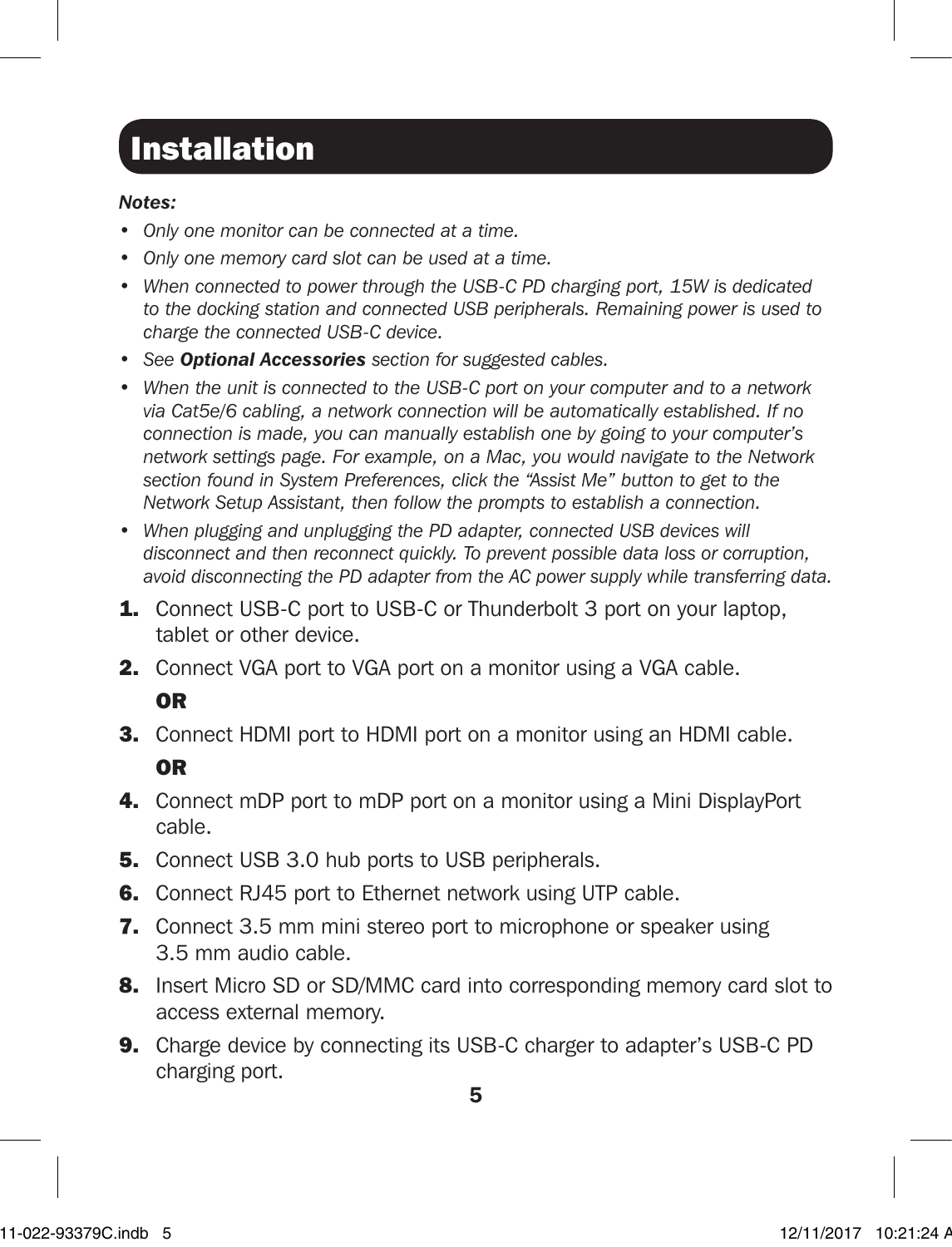# **Specifications**

| <b>Input Connectors</b>      |                                                                   |  |
|------------------------------|-------------------------------------------------------------------|--|
| <b>USB</b>                   | USB-C (Male)                                                      |  |
| Charging                     | USB-C (Female)                                                    |  |
| <b>Output Connectors</b>     |                                                                   |  |
| USB-A                        | (3x) USB-A (Female)                                               |  |
| Ethernet                     | RJ45 (Female)                                                     |  |
| VGA                          | VGA (Female)                                                      |  |
| HDMI                         | HDMI (Female)                                                     |  |
| Mini DisplayPort             | mDP (Female)                                                      |  |
| Audio                        | 3.5 mm Mini Stereo (Female)                                       |  |
| <b>Memory Cards</b>          | $(x1)$ Micro SD, $(x1)$ SD/MMC                                    |  |
| <b>Environmental</b>         |                                                                   |  |
| <b>Operating Temperature</b> | 32° to 113°F (0° to 45°C)                                         |  |
| <b>Operating Humidity</b>    | 10% to 90% RH, Non-Condensing                                     |  |
| Storage Temperature          | 14 $\degree$ to 158 $\degree$ F (-10 $\degree$ to 70 $\degree$ C) |  |
| <b>Storage Humidity</b>      | 10% to 90% RH, Non-Condensing                                     |  |
| <b>Power Requirements</b>    |                                                                   |  |
| USB-C Charging Port          | Supports up to 20V 3A (60W) Input                                 |  |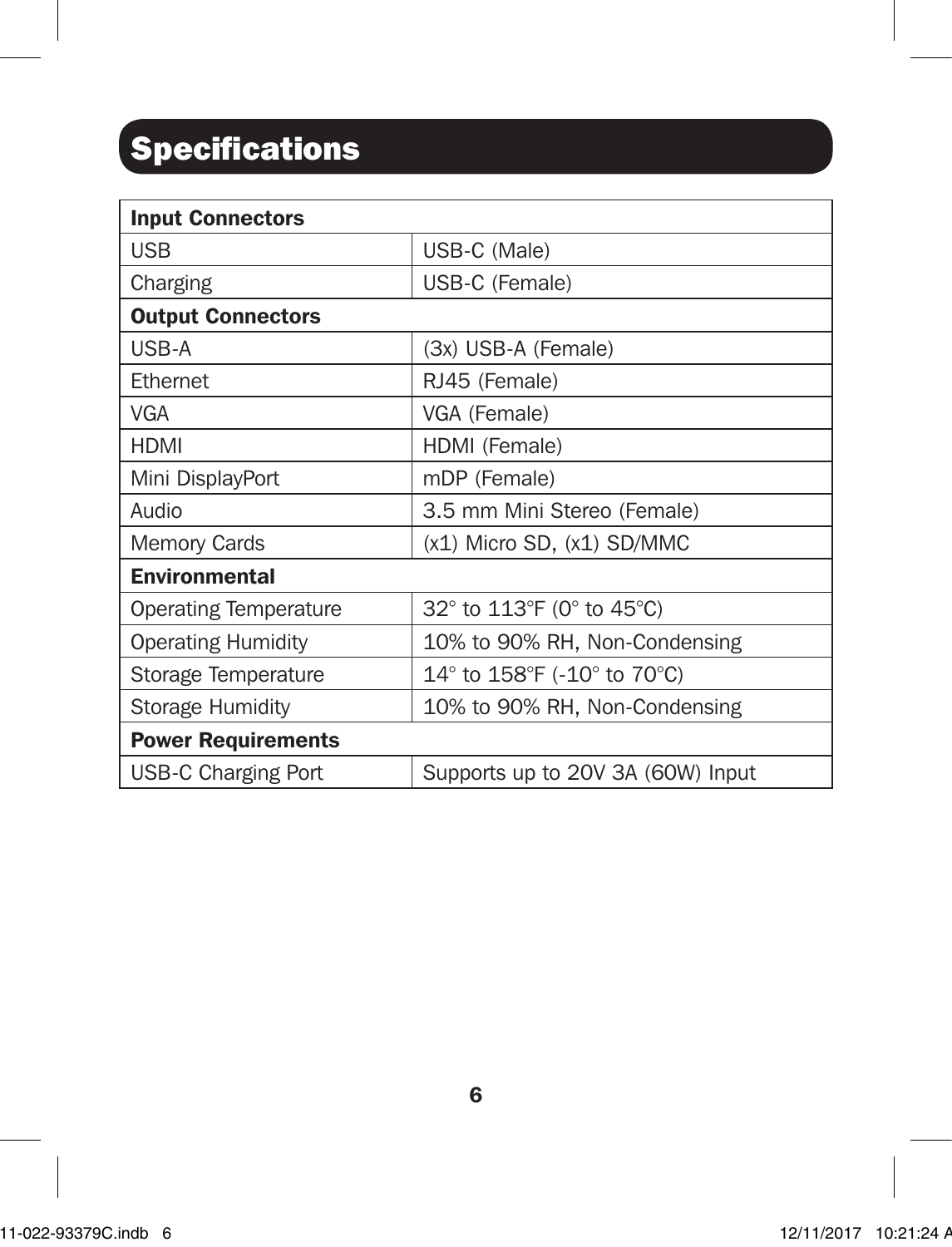# Warranty and Product Registration

### 3-Year Limited Warranty

Tripp Lite warrants its products to be free from defects in materials and workmanship for a period of three (3) years from the date of initial purchase. Tripp Lite's obligation under this warranty is limited to repairing or replacing (at its sole option) any such defective products. To obtain service under this warranty, you must obtain a Returned Material Authorization (RMA) number from Tripp Lite or an authorized Tripp Lite service center. Products must be returned to Tripp Lite or an authorized Tripp Lite service center with transportation charges prepaid and must be accompanied by a brief description of the problem encountered and proof of date and place of purchase. This warranty does not apply to equipment, which has been damaged by accident, negligence or misapplication or has been altered or modified in any way. EXCEPT AS PROVIDED HEREIN, Tripp Lite MAKES NO WARRANTIES, EXPRESS OR IMPLIED, INCLUDING WARRANTIES OF MERCHANTABILITY AND FITNESS FOR A PARTICULAR PURPOSE. Some states do not permit limitation or exclusion of implied warranties; therefore, the aforesaid limitation(s) or exclusion(s) may not apply to the purchaser. EXCEPT AS PROVIDED ABOVE, IN NO EVENT WILL Tripp Lite BE LIABLE FOR DIRECT, INDIRECT,

SPECIAL, INCIDENTAL OR CONSEQUENTIAL DAMAGES ARISING OUT OF THE USE OF THIS PRODUCT, EVEN IF ADVISED OF THE POSSIBILITY OF SUCH DAMAGE. Specifically, Tripp Lite is not liable for any costs, such as lost profits or revenue, loss of equipment, loss of use of equipment, loss of software, loss of data, costs of substitutes, claims by third parties, or otherwise.

### Product Registration

Visit www.tripplite.com/warranty today to register your new Tripp Lite product. You'll be automatically entered into a drawing for a chance to win a FREE Tripp Lite product!\* \* No purchase necessary. Void where prohibited. Some restrictions apply. See website for details.

### Regulatory Compliance Identification Numbers

For the purpose of regulatory compliance certifications and identification, your Tripp Lite product has been assigned a unique series number. The series number can be found on the product nameplate label, along with all required approval markings and information. When requesting compliance information for this product, always refer to the series number. The series number should not be confused with the marketing name or model number of the product.

#### FCC Notice, Class B

This device complies with part 15 of the FCC Rules. Operation is subject to the following two conditions: (1) This device may not cause harmful interference, and (2) this device must accept any interference received, including interference that may cause undesired operation.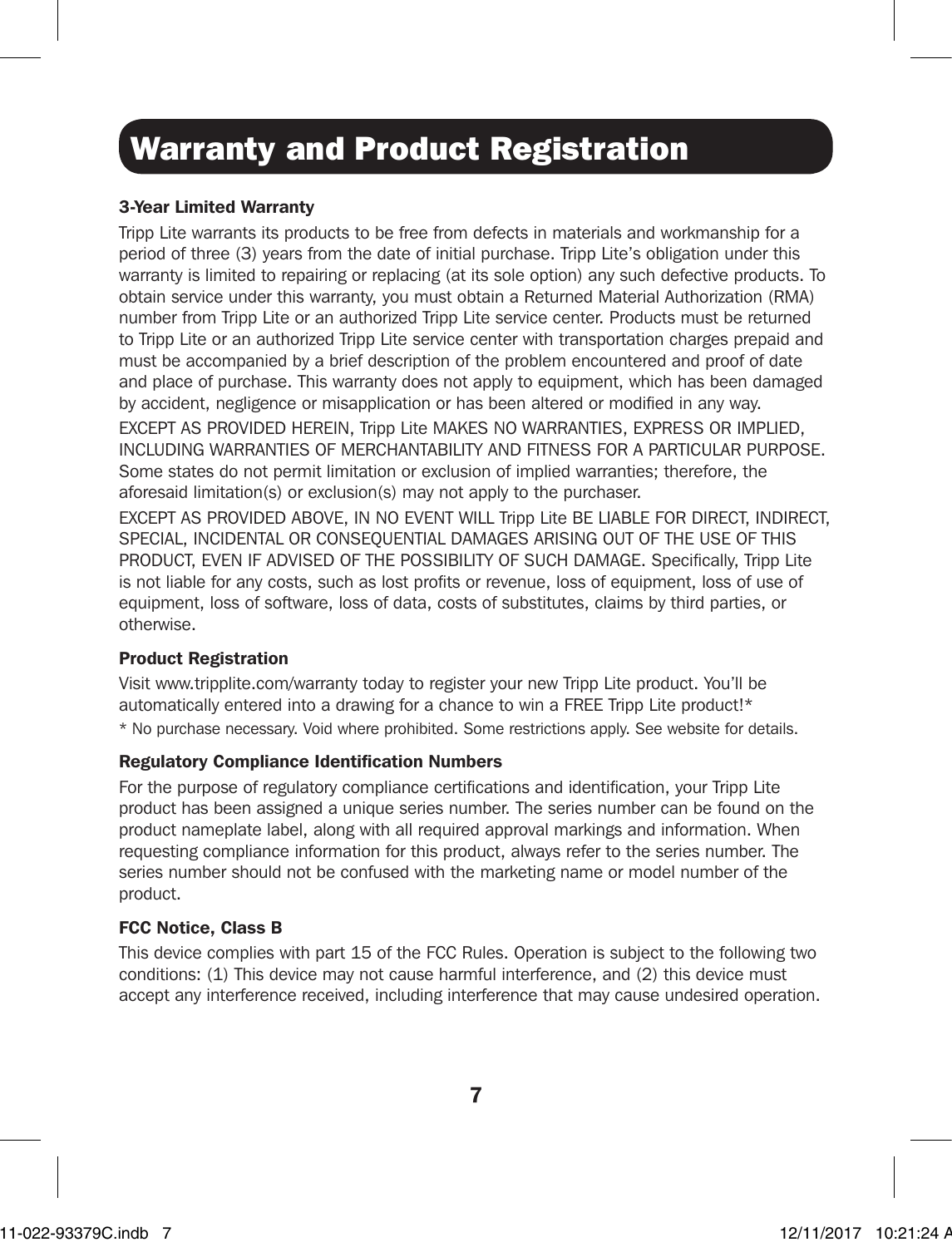## Warranty and Product Registration

Note: This equipment has been tested and found to comply with the limits for a Class B digital device, pursuant to part 15 of the FCC Rules. These limits are designed to provide reasonable protection against harmful interference in a residential installation. This equipment generates, uses and can radiate radio frequency energy and, if not installed and used in accordance with the instructions, may cause harmful interference to radio communications. However, there is no guarantee that interference will not occur in a particular installation. If this equipment does cause harmful interference to radio or television reception, which can be determined by turning the equipment off and on, the user is encouraged to try to correct the interference by one or more of the following measures:

- Reorient or relocate the receiving antenna.
- Increase the separation between the equipment and receiver.
- Connect the equipment into an outlet on a circuit different from that to which the receiver is connected.
- Consult the dealer or an experienced radio/TV technician for help.

Any changes or modifications to this equipment not expressly approved by Tripp Lite could void the user's authority to operate this equipment.

### WEEE Compliance Information for Tripp Lite Customers and Recyclers (European Union)



Under the Waste Electrical and Electronic Equipment (WEEE) Directive and implementing regulations, when customers buy new electrical and electronic equipment from Tripp Lite they are entitled to:

- •Send old equipment for recycling on a one-for-one, like-for-like basis (this varies depending on the country)
- •Send the new equipment back for recycling when this ultimately becomes waste

Use of this equipment in life support applications where failure of this equipment can reasonably be expected to cause the failure of the life support equipment or to significantly affect its safety or effectiveness is not recommended.

Tripp Lite has a policy of continuous improvement. Specifications are subject to change without notice.



1111 W. 35th Street, Chicago, IL 60609 USA • www.tripplite.com/support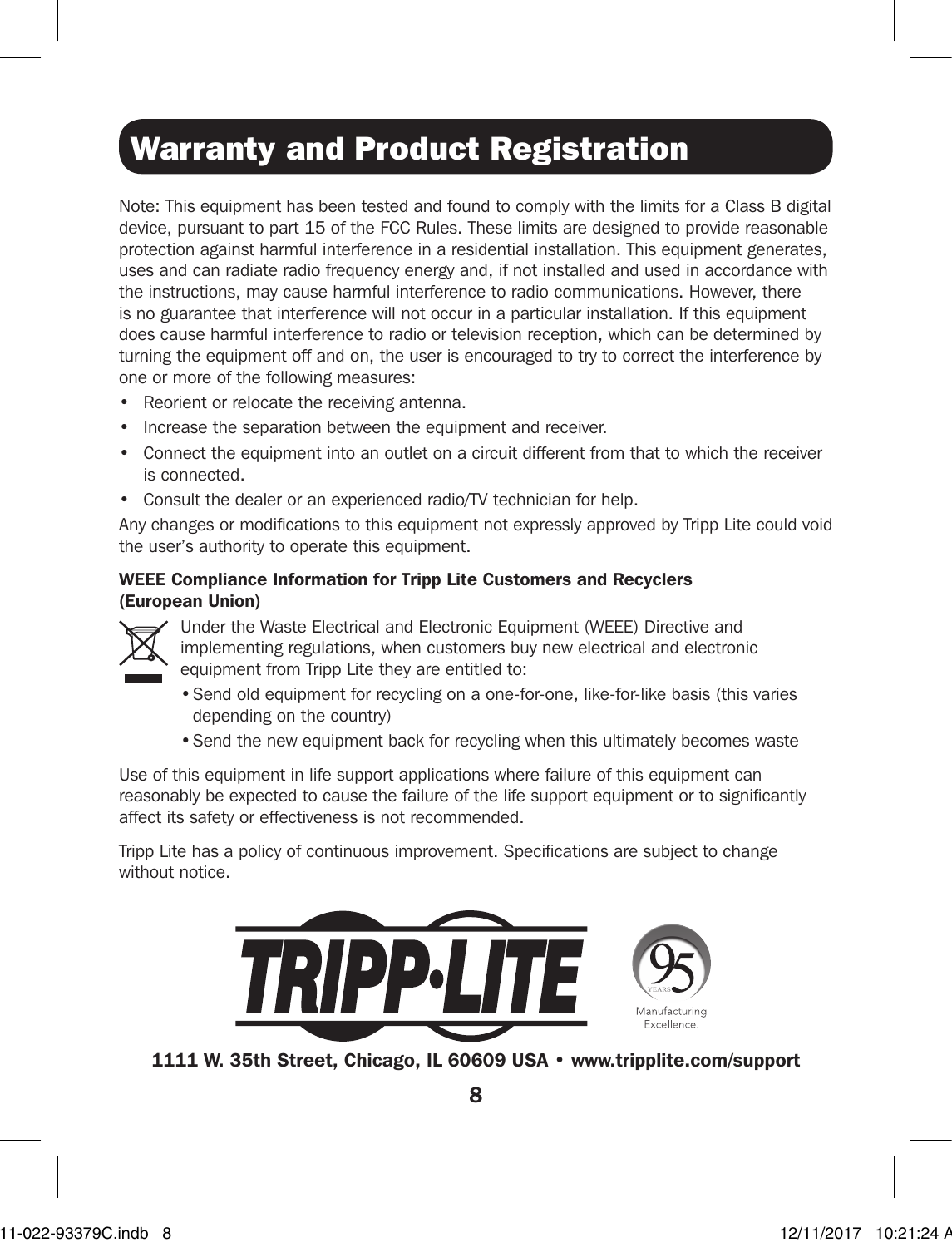# Manual del Propietario

# Estación de Conexión USB 3.1 Gen 1 USB-C

## Modelo: U442-DOCK2-S

English 1 • Français 16 • **Русский** 23



1111 W. 35th Street, Chicago, IL 60609 EE. UU. • www.tripplite.com/support

Copyright © 2017 Tripp Lite. Todos los derechos reservados. Todas las marcas registradas son propiedad de sus respectivos propietarios.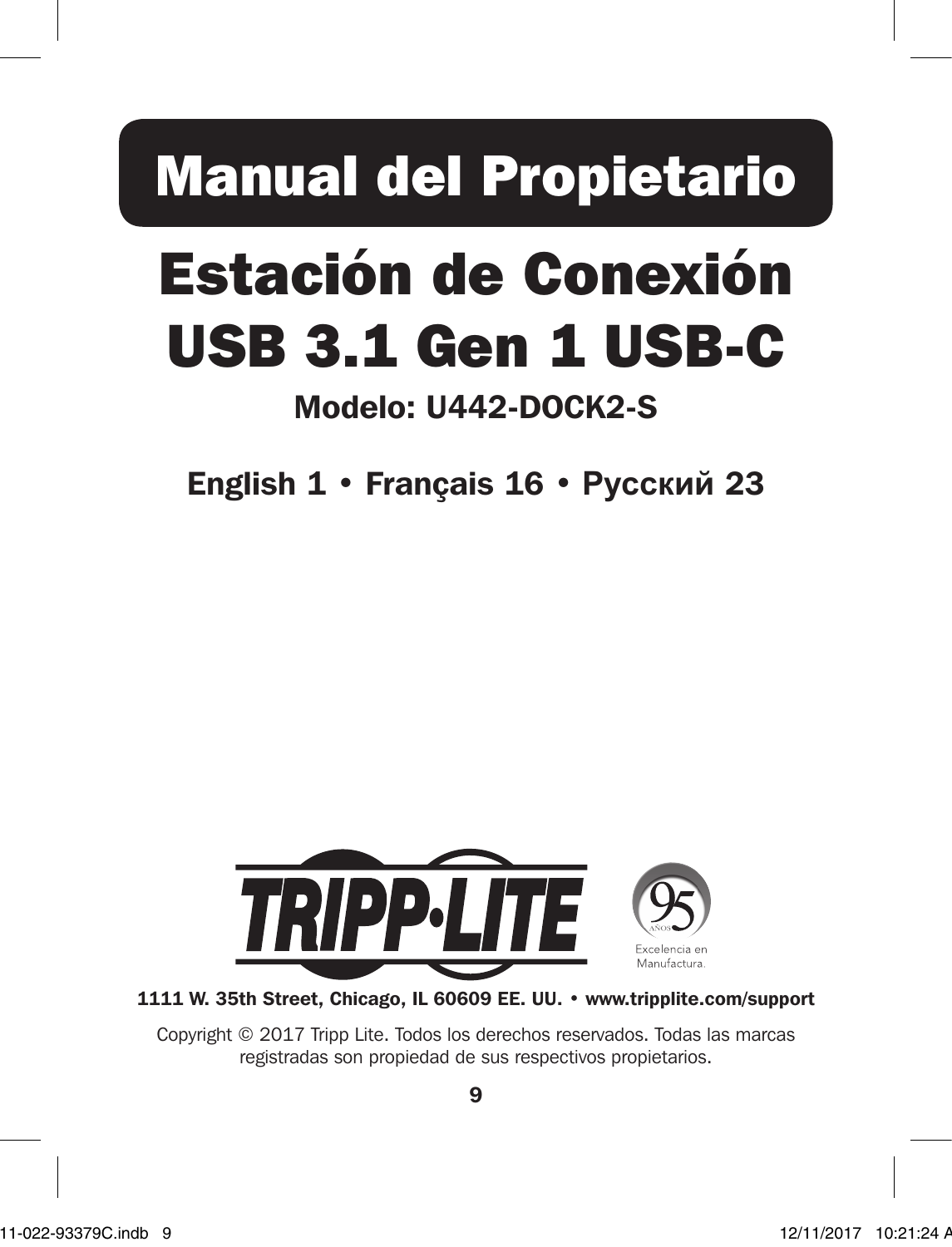## Contenido del Empaque

- **U442-DOCK2-S**
- Manual del Propietario

### Accesorios Opcionales

- Cables Patch Gigabit Snagless Cat6 Serie N201
- Cables de Audio Mini Estéreo de 3.5 mm Serie P312
- Cables VGA de Alta Resolución de la Serie P502
- Cables Adaptadores de HDMI a DVI de la Serie P566
- Cables HDMI de Alta Velocidad de la Serie P568
- Cables Adaptadores Mini DisplayPort a DisplayPort de la Serie P583
- Cables Mini DisplayPort de la Serie P584
- Cables para Dispositivo USB 3.0 A/B de la Serie U322
- Cables para Dispositivo USB 3.0 Micro-B de la Serie U326
- U420-003 Cable USB 3.1 Gen 1 USB-C Cable (M/M), 91 cm [3 pies]

## Requisitos del Sistema

- Computadora con puerto USB-C™ o Thunderbolt 3 que soporte USB DisplayPort de Modo Alterno
- Monitor DisplayPort\*, Mini DisplayPort, VGA, DVI\* o HDMI
- Red Ethernet con velocidades hasta 10Mbps / 100Mbps / 1000Mbps

\*Requiere un adaptador. Ver Accesorios Opcionales.

USB Type-C™ y USB-C™ son marcas comerciales registradas del USB Implementers Forum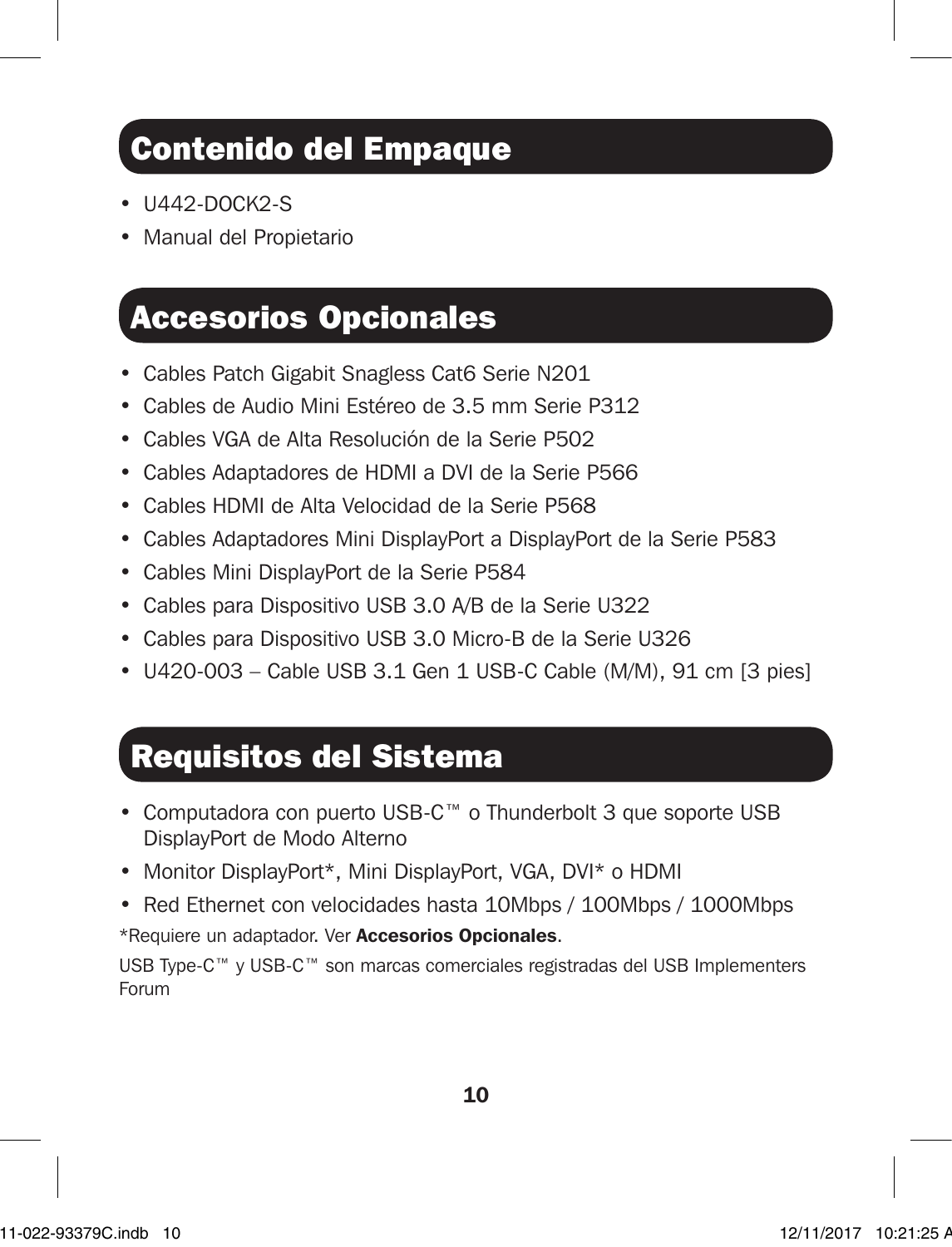## Características del Producto

- Soporta USB DisplayPort de Modo Alterno para conectar un monitor VGA, HDMI o Mini DisplayPort [mDP] mediante un puerto USB-C o Thunderbolt 3
- Soporta la conexión de un monitor DVI mediante un adaptador HDMI a DVI (ver Accesorios Opcionales)
- Soporta la conexión de un monitor DisplayPort mediante un adaptador mDP a DisplayPort (ver Accesorios Opcionales)
- Los puertos mDP y HDMI soportan resoluciones de video de hasta 3840 x 2160 (4K x 2K) @ 30 Hz
- El puerto VGA soporta resoluciones de video hasta 1920 x 1200, incluyendo  $1080p$  @ 60 Hz
- El puerto Ethernet RJ45 soporta velocidades reales de red de 10Mbps / 100Mbps / 1000Mbps
- Los puertos USB-A del hub soportan tasas de transferencia de datos hasta 5 Gbps
- Un puerto USB dedicado compatible con BC 1.2 proporciona hasta 1.5A de alimentación de carga rápida a los dispositivos conectados
- Las ranuras para tarjeta de memoria Micro SD y SD / MMC permiten acceso a memoria externa a través del puerto USB-C o Thunderbolt 3.
- El puerto de carga USB-C PD soporta entrada de alimentación de hasta 20V 3A (60W)
- 10W (5V 2A) de potencia dedicada a los 3 puertos USB-A
- Clavija mini estéreo de 3.5 mm para conexión de bocinas o micrófono
- Restablece automáticamente la operación desde los modos de hibernación y suspensión
- Compatible con los estándares de IEEE 802.3az (Ethernet Eficiente con la Energía)
- Soporta operaciones Dúplex y Semi-dúplex
- Soporta Checksum Offload Engine [COE] de módulo IPv4 e IPv6 para reducir la carga del CPU
- Soporta Wake-on LAN
- Operación para Conectar y Usar sin necesidad de fuente de alimentación externa, controladores o software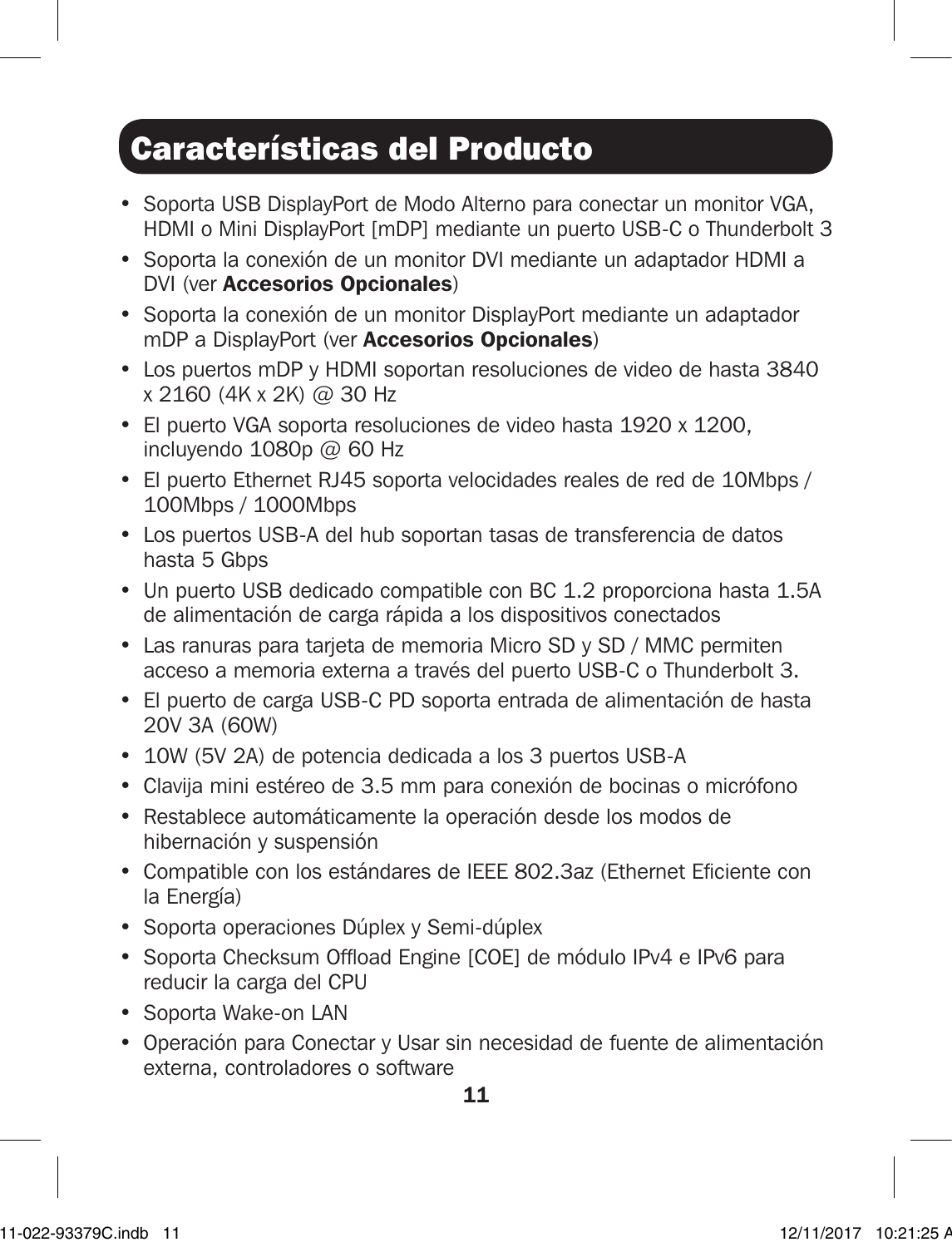# Vista General del Producto



- 5 Puerto USB-C de Carga PD (Hembra): Conecte un dispositivo al cargador USB-C
- 6 Puerto HDMI (Hembra): Conecte un monitor HDMI
- 7 Puerto VGA (Hembra): Conecte un monitor VGA
- 8 Puerto RJ45 (Hembra): Conecte a una red de 10Mbps / 100Mbps / 1000Mbps
- 9 Mini DisplayPort (Hembra): Conecte un monitor mDP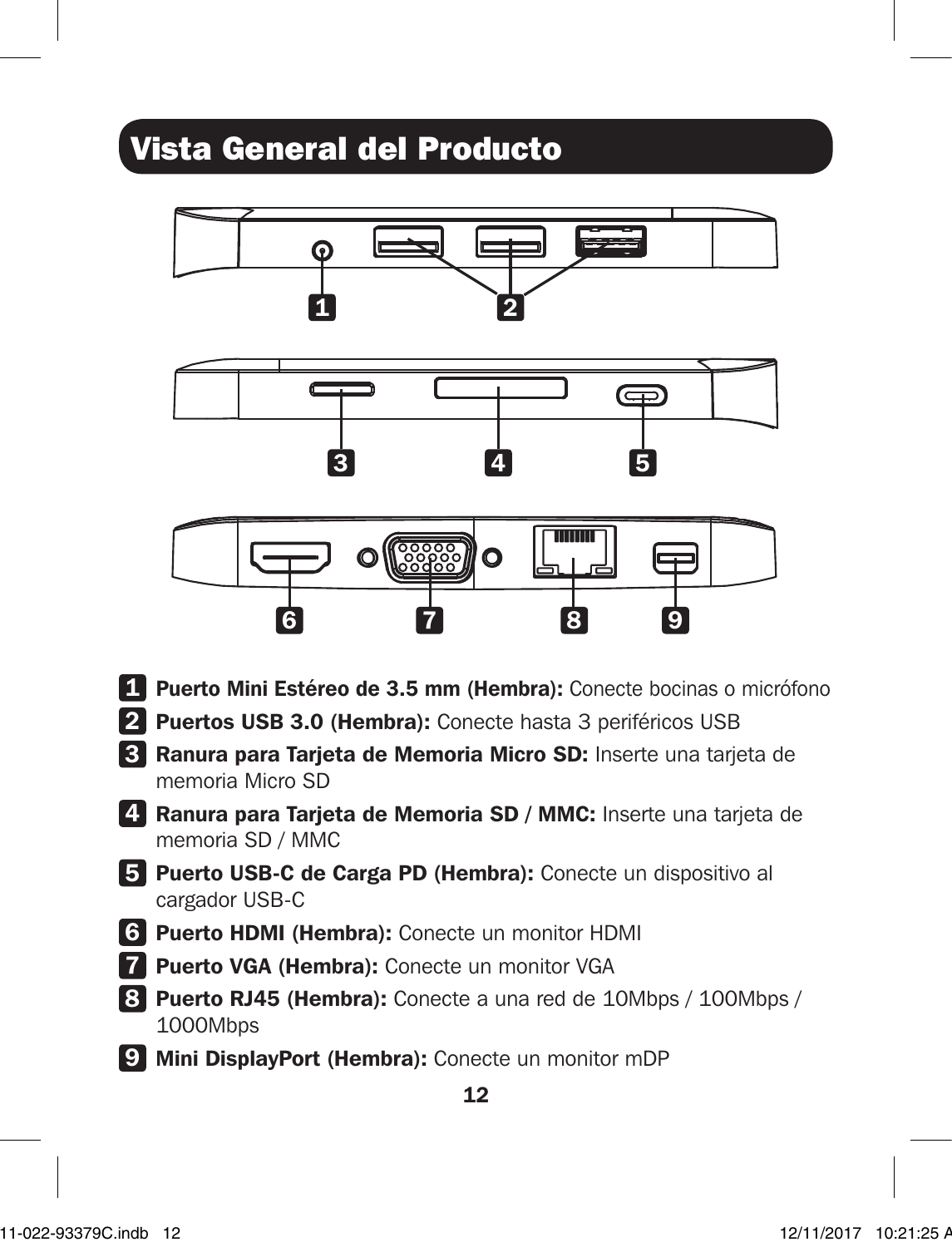## Instalación

### *Notas:*

- *• Sólo se puede conectar un monitor a la vez.*
- *• Sólo se puede usar una ranura para tarjeta de memoria a la vez.*
- *• Cuando se conecta a la alimentación a través del puerto de carga USB-C PD, 15W están dedicados a la estación de conexión y periféricos USB conectados. La energía sobrante se utiliza para cargar el dispositivo USB-C conectado.*
- *• Para ver los cables sugeridos, consulte la sección de Accesorios Opcionales.*
- *• Cuando la unidad está conectada al puerto USB-C en su computadora y a una red mediante cableado Cat5e / Cat6, se establecerá automáticamente una conexión de red. Si no se realiza la conexión, se puede establecer una manualmente yendo a la página de configuración de red de su computadora. Por ejemplo, en una Mac, necesita desplazarse a la sección de red en Preferencias del Sistema, hacer clic en el botón "Ayúdame" para llegar al asistente de configuración de red y seguir las instrucciones para establecer una conexión.*
- *• Al conectar o desconectar el adaptador de PD, los dispositivos USB conectados se desconectarán y reconectarán rápidamente. Para evitar posible pérdida o corrupción de datos, no desconecte el adaptador de PD de la fuente de alimentación de CA durante la transferencia de datos.*
- 1. Conecte el puerto USB-C al puerto USB-C o Thunderbolt 3 de su laptop, tableta u otro dispositivo.
- 2. Conecte el puerto VGA al puerto VGA en un monitor usando un cable VGA. O
- 3. Conecte el puerto HDMI al puerto HDMI en un monitor usando un cable HDMI. O
- 4. Conecte el puerto mDP al puerto mDP en un monitor usando un cable Mini DisplayPort.
- 5. Conecte los puertos del hub USB 3.0 a periféricos USB.
- 6. Conecte el puerto RJ45 a una red Ethernet mediante cable UTP.
- 7. Conecte el puerto mini estéreo de 3.5 mm a un micrófono o bocinas usando cable de audio de 3.5 mm.
- 8. Inserte una tarieta Micro SD o SD / MMC en la ranura correspondiente a tarjeta de memoria para acceder a la memoria externa.
- **9.** Cargue un dispositivo conectando su cargador USB-C al puerto de carga USB-C PD del adaptador.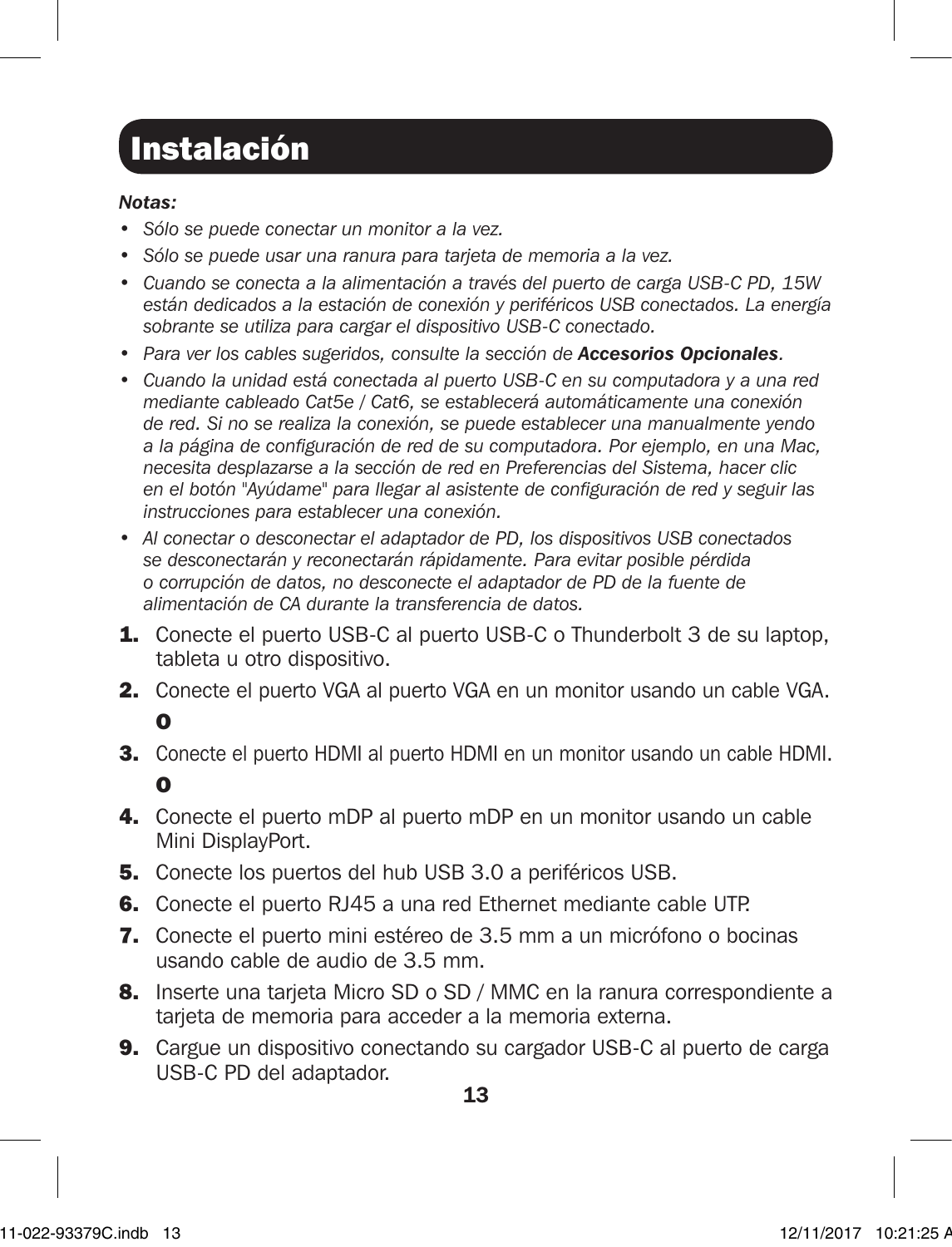# Especificaciones

| <b>Conectores de Entrada</b>       |                                       |  |
|------------------------------------|---------------------------------------|--|
| USB                                | USB-C (Macho)                         |  |
| Carga                              | USB-C (Hembra)                        |  |
| <b>Conectores de Salida</b>        |                                       |  |
| USB-A                              | (3x) USB-A (Hembra)                   |  |
| Ethernet                           | RJ45 (Hembra)                         |  |
| VGA                                | VGA (Hembra)                          |  |
| <b>HDMI</b>                        | HDMI (Hembra)                         |  |
| Mini DisplayPort                   | mDP (Hembra)                          |  |
| QibuA                              | Mini Estéreo de 3.5 mm (Hembra)       |  |
| Tarjetas de Memoria                | $(x1)$ Micro SD, $(x1)$ SD / MMC      |  |
| <b>Ambiental</b>                   |                                       |  |
| Temperatura de Operación           | 0 °C a 45 °C [32 °F a 113 °F]         |  |
| Humedad de Operación               | De 10% a 90% de HR, Sin Condensación  |  |
| Temperatura de Almace-<br>namiento | -10 °C a 70 °C [14 °F a 158 °F]       |  |
| Humedad de Almace-<br>namiento     | De 10% a 90% de HR, Sin Condensación  |  |
| Requerimientos de Energía          |                                       |  |
| Puerto de Carga USB-C              | Soporta entrada de hasta 20V 3A (60W) |  |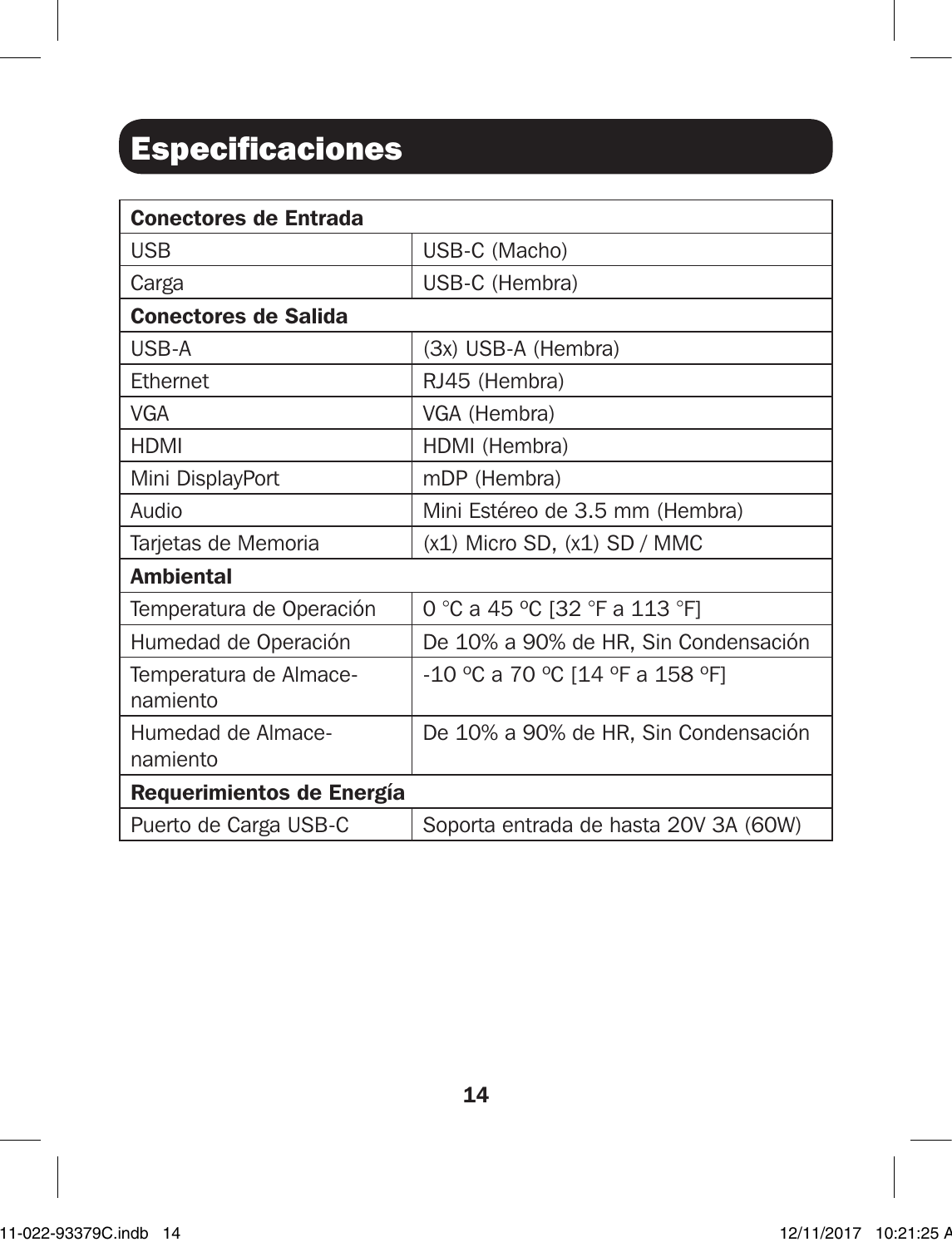# Garantía

#### Garantía Limitada de 3 años.

Tripp Lite garantiza durante un período de tres (3) años a partir de la fecha de compra inicial que este producto no tiene defectos de materiales ni de mano de obra. La obligación de Tripp Lite bajo esta garantía está limitada a la reparación o reemplazo (A su entera discreción) de cualquier producto defectuoso. Para obtener servicio bajo esta garantía, debe obtener un número de Autorización de Devolución de Mercancía (RMA) de Tripp Lite o de un centro de servicio autorizado de Tripp Lite. Los productos deben ser regresados a Tripp Lite o a un centro de servicio autorizado de Tripp Lite con los cargos de transporte prepagados y deben acompañarse con una breve descripción del problema y un comprobante de la fecha y el lugar de compra. Esta garantía no se aplica a equipos que hayan sido dañados por accidente, negligencia o mal uso, o hayan sido alterados o modificados de alguna manera.

EXCEPTO COMO SE INDICA EN EL PRESENTE, TRIPP LITE NO HACE GARANTÍAS EXPRESAS O IMPLÍCITAS, INCLUIDAS GARANTÍAS DE COMERCIABILIDAD Y ADECUACIÓN PARA UN PROPÓSITO PARTICULAR. Algunos estados no permiten la limitación o exclusión de garantías implícitas; por lo tanto, las limitaciones o exclusiones antes mencionadas pueden no aplicarse al comprador. EXCEPTO COMO SE INDICA ANTERIORMENTE, EN NINGÚN CASO TRIPP LITE SERÁ RESPONSABLE POR DAÑOS DIRECTOS, INDIRECTOS, ESPECIALES, INCIDENTALES O CONSECUENTES QUE SURJAN DEL USO DE ESTE PRODUCTO, INCLUSO SI SE ADVIERTE SOBRE LA POSIBILIDAD DE TAL DAÑO. Específicamente, Tripp Lite no es responsable por ningún costo, como pérdida de ganancia o ingresos, pérdida de equipos, pérdida del uso de equipos, pérdida de software, pérdida de datos, costos de sustituciones, reclamaciones de terceros o de cualquier otra forma.

#### WEEE Compliance Information for Tripp Lite Customers and Recyclers (European Union)



Bajo la Directiva de Desechos de Equipos Eléctricos y Electrónicos (WEEE) [Waste Electrical and Electronic Equipment] y regulaciones aplicables, cuando los clientes adquieren un nuevo equipo eléctrico y electrónico de Tripp Lite están obligados a:

- Enviar el equipo viejo a reciclado en una base de uno por uno, equivalente por equivalente (esto varía de un país a otro)
- Regresar el equipo nuevo para reciclado una vez que finalmente sea un desecho

No se recomienda el uso de este equipo en aplicaciones de soporte de vida en donde razonablemente se pueda esperar que la falla de este equipo cause la falla del equipo de soporte de vida o afectar significativamente su seguridad o efectividad.

Tripp Lite tiene una política de mejora continua. Las especificaciones están sujetas a cambios sin previo aviso.



1111 W. 35th Street, Chicago, IL 60609 EE. UU. • www.tripplite.com/support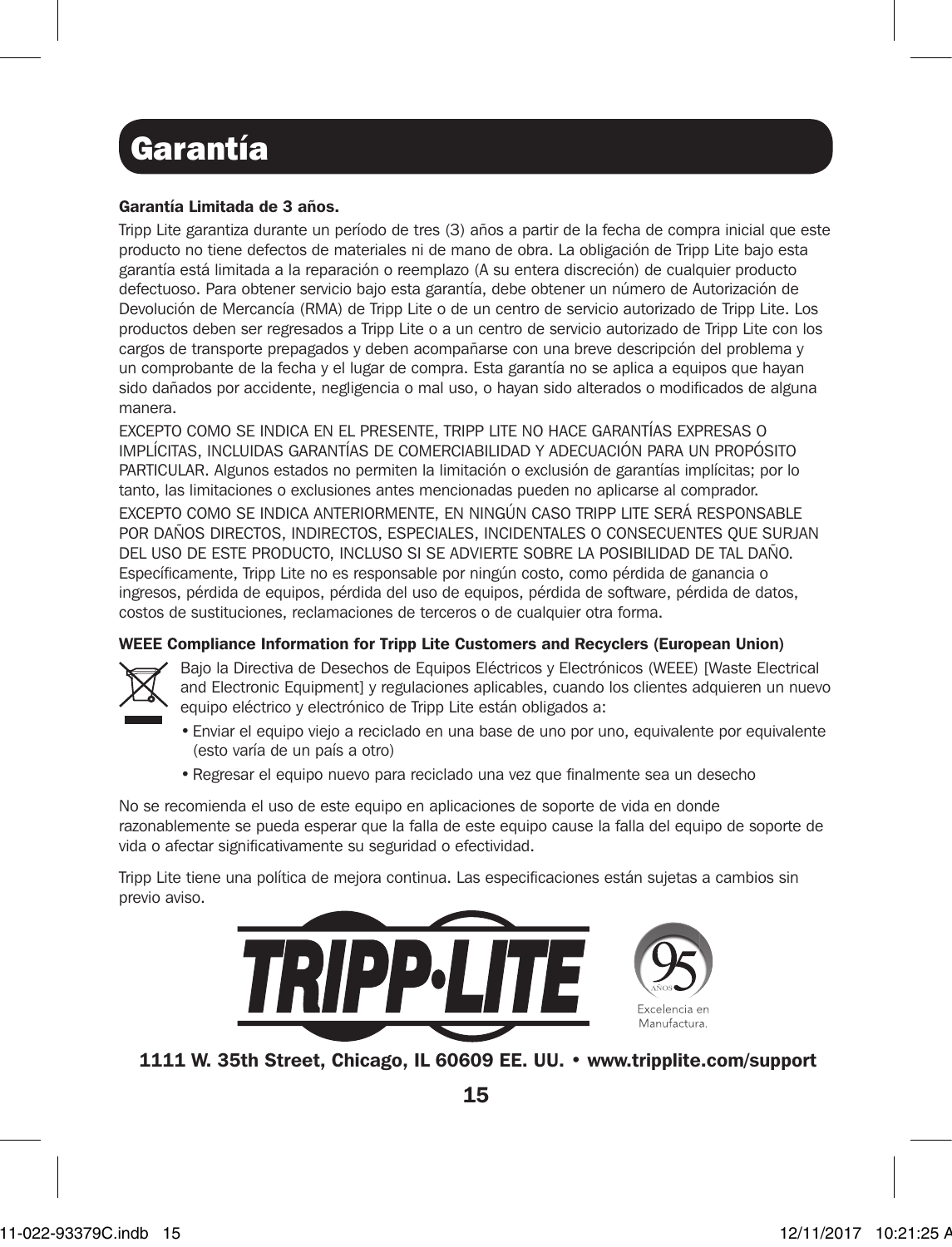# Manuel de l'utilisateur

# Station d'accueil USB 3.1 Gen 1 USB-C

# Modèle : U442-DOCK2-S

English 1 • Español 9 • **Русский** 23



1111 W. 35th Street, Chicago, IL 60609 USA • www.tripplite.com/support

Droits d'auteur © 2017 Tripp Lite. Tous droits réservés. Toutes les marques de commerce et les marques de commerce enregistrées sont la propriété de leurs propriétaires respectifs.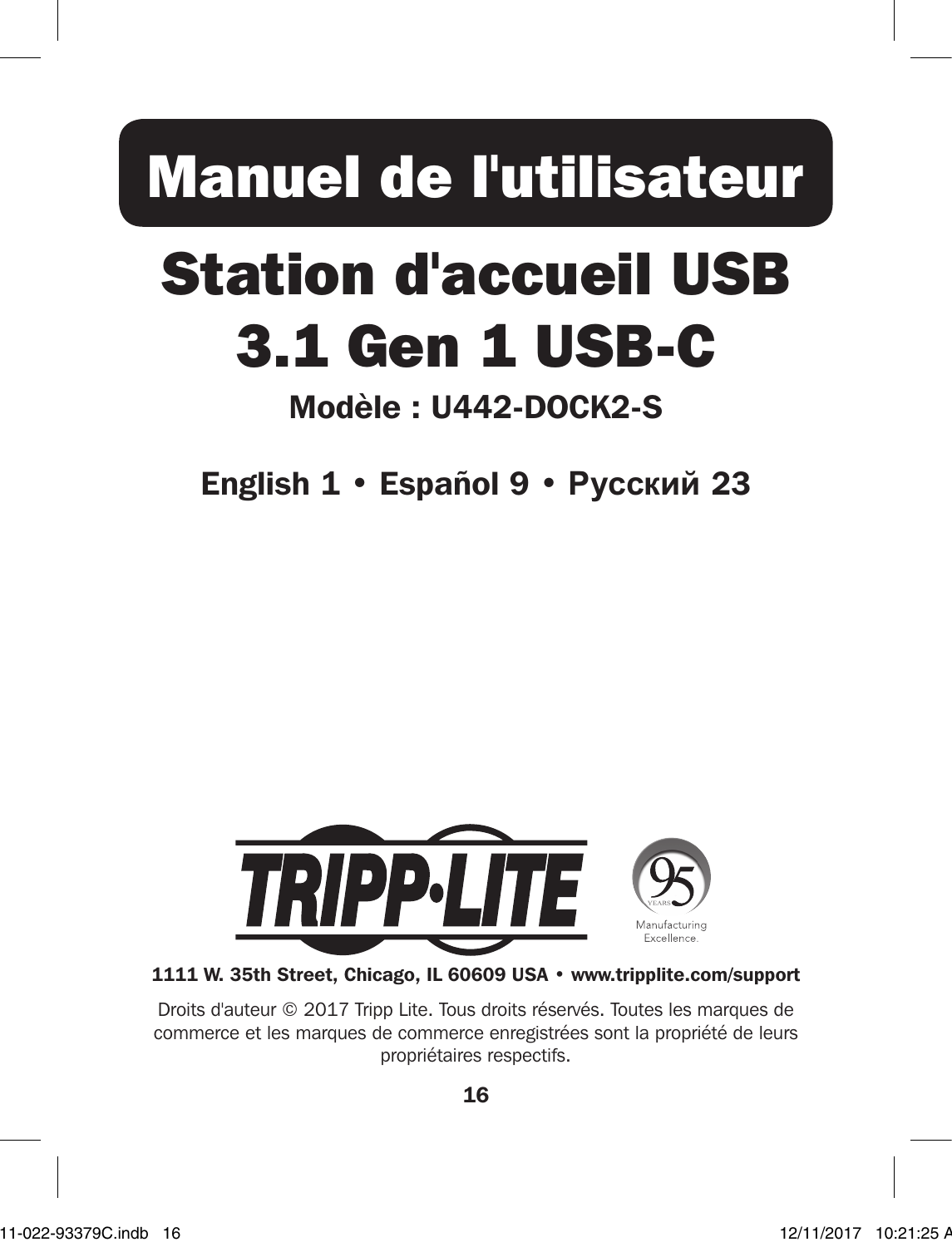## Contenu de l'emballage

- **U442-DOCK2-S**
- Manuel de l'utilisateur

### Accessoires en option

- Cordons de raccordement anticoupure Gigabit Cat6 de la série N201
- Câbles audio mini stéréo de 3,5 mm de la série P312
- Câbles VGA haute résolution de la série P502
- Câbles d'adaptateur de HDMI à DVI de la série P566
- Câbles HDMI haute vitesse de la série P568
- Câbles d'adaptateur de Mini DisplayPort à DisplayPort de la série P583
- Câbles Mini DisplayPort de la série P584
- Câbles de l'appareil A/B USB 3.0 de la série U322
- Câbles de l'appareil USB 3.0 Micro-B de la série U326
- Câble U420-003 USB 3.1 Gen1 USB-C (M/M), 0,91 m (3 pi)

### Configuration requise

- Ordinateur avec port USB-C™ ou Thunderbolt 3 qui prend en charge le mode alternatif USB DisplayPort
- Moniteur DisplayPort\*, Mini DisplayPort, VGA, DVI\* ou HDMI
- Réseau Ethernet avec des vitesses allant jusqu'à 10/100/1 000 Mbps

\*Exige un adaptateur. Consulter Accessoires en option.

USB Type-C™ et USB-C™ sont des marques de commerce d'USB Implementers Forum.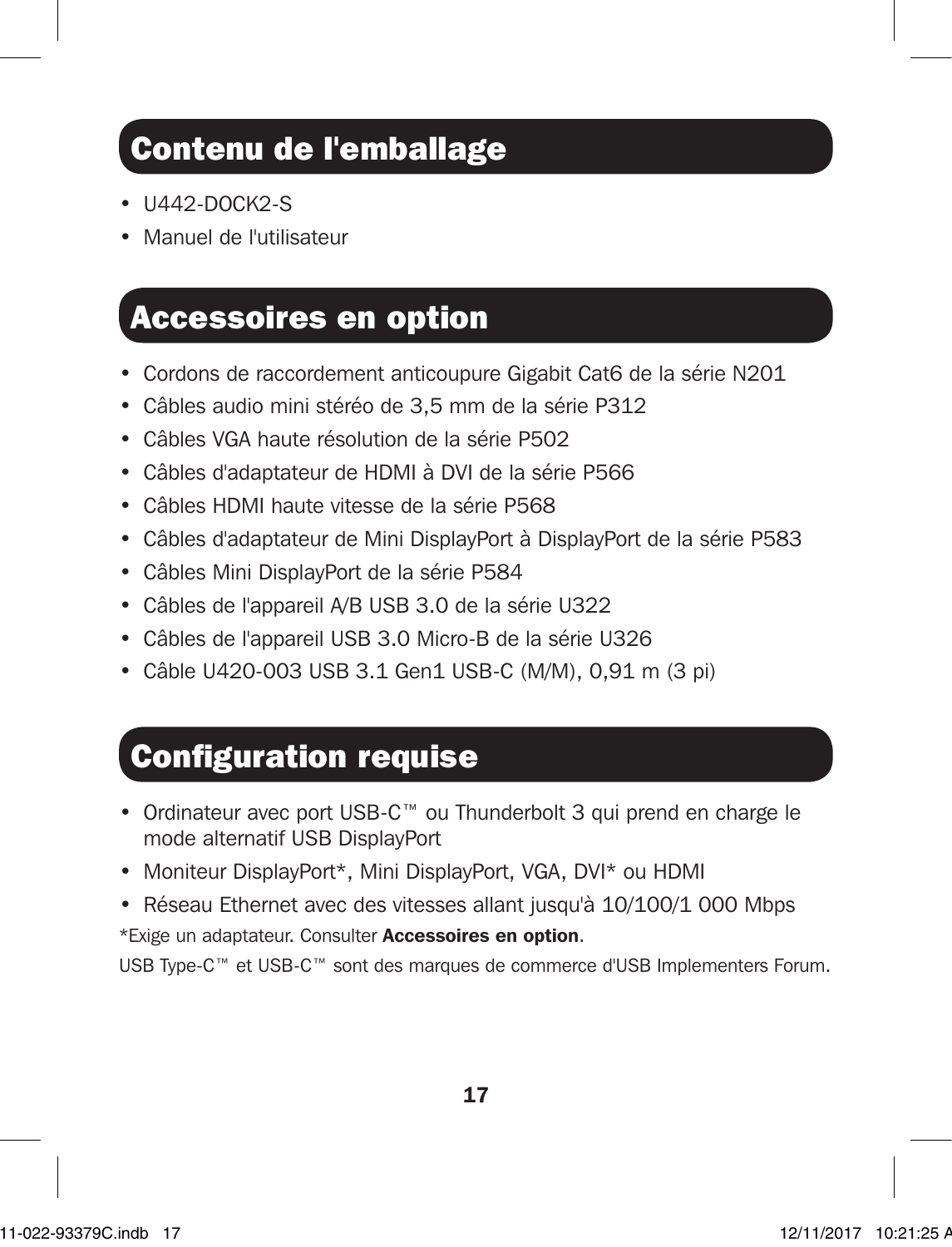## Caractéristiques du produit

- Prend en charge le mode alternatif USB DisplayPort pour connecter un moniteur VGA, HDMI ou Mini DisplayPort (mDP) via un port USB-C ou **Thunderbolt**
- Prend en charge la connexion d'un moniteur DVI via un adaptateur de HDMI à DVI (voir Accessoires en option))
- Prend en charge la connexion d'un moniteur DisplayPort via un adaptateur de mDP à DisplayPort (voir Accessoires en option))
- Les ports mDP et HDMI prennent en charge les résolutions vidéo allant jusqu'à 3 840 x 2 160 (4K x 2K) @ 30 Hz.
- Le port VGA prend en charge des résolutions vidéo allant jusqu'à 1 920 x 1 200, y compris 1 080 p @ 60 Hz.
- Le port Ethernet RJ45 prend en charge de véritables vitesses de réseau de 10/100/1 000 Mbps.
- Les ports du concentrateur USB-A prennent en charge des taux de transfert de données pouvant atteindre jusqu'à 5 Gbps.
- Le port dédié USB conforme à BC 1.2 procure un pouvoir de chargement rapide allant jusqu'à 1,5 A pour les appareils mobiles.
- Les fentes pour carte mémoire Micro SD et SD/MMC permettent l'accès à la mémoire externe via le port USB-C ou Thunderbolt 3.
- Le port de chargement PD USB-C prend en charge une entrée de puissance allant jusqu'à 20 V 3 A (60 W).
- 10 W (5 V 2 A) de puissance dédiés aux 3 ports USB-A
- Prise mini stéréo de 3,5 mm pour raccorder un haut-parleur ou un microphone
- Se remet automatiquement en marche du mode de mise en veille ou de mise en attente
- Conforme à IEEE 802.3az (Ethernet à haute efficacité énergétique)
- Prend en charge les exploitations en duplex intégral et en semi-duplex
- Prend en charge le moteur de déchargement de contrôle de somme des modules IPv4 et IPv6 pour réduire la charge de l'UCT
- Prend en charge le réseau local Wake-on
- Prêt à l'emploi; aucun logiciel ou pilote requis, et aucune alimentation externe requise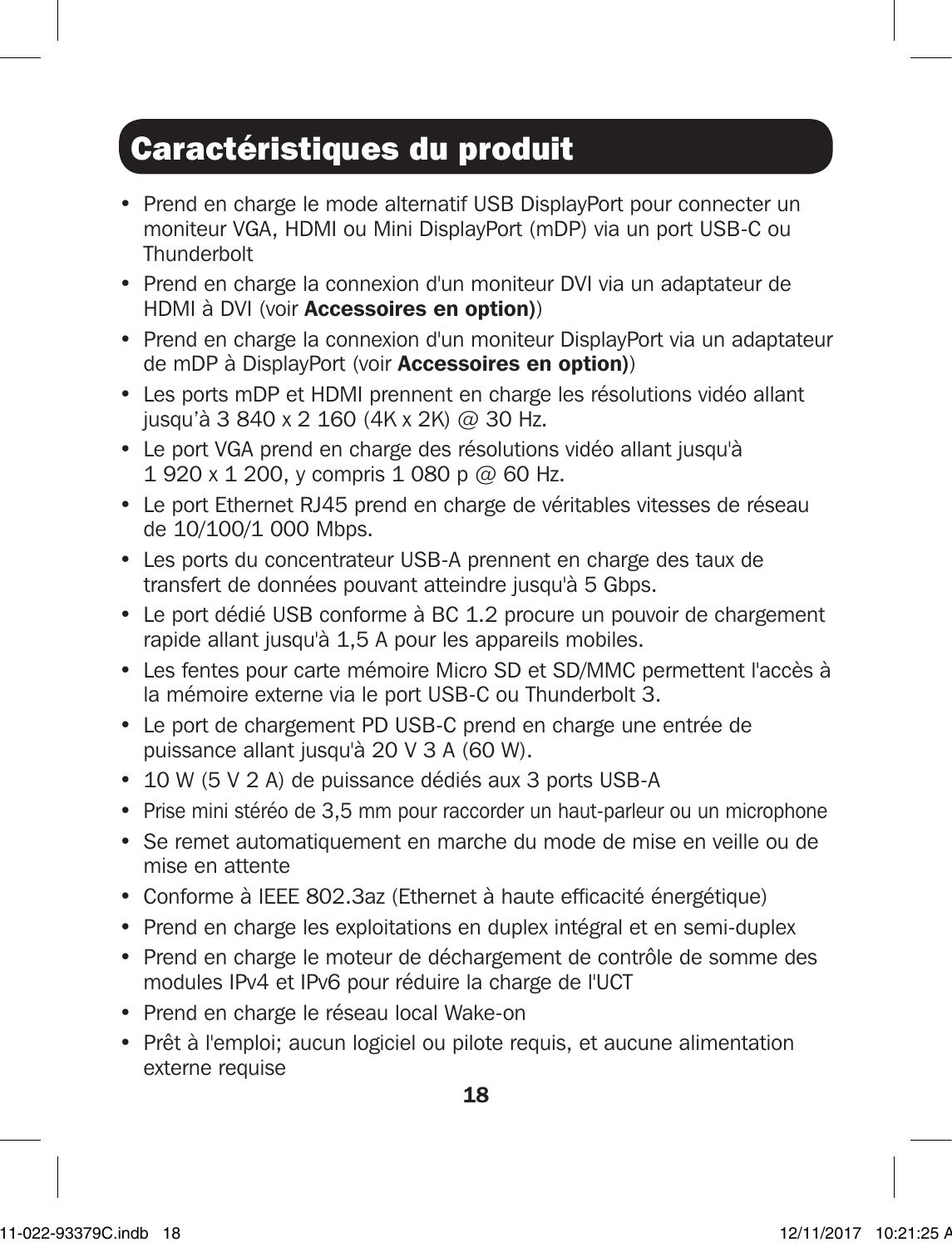# Aperçu du produit



- 1 Port mini stéréo de 3,5 mm (femelle) : se raccorde à un haut-parleur ou un microphone
- 2 Ports USB 3.0 (femelle) : se raccordent jusqu'à 3 périphériques USB
- 3 Fente pour carte mémoire SD : pour insérer la carte mémoire Micro SD
- 4 Fente pour carte mémoire SD/MMC : pour insérer une carte mémoire SD/MMC
- 5 Port de chargement PD USB-C (femelle) : permet de raccorder le dispositif au chargeur USB-C
- 6 Port HDMI (femelle) : se raccorde à un moniteur HDMI
- 7 Port VGA (femelle) : se raccorde à un moniteur VGA
- 8 Port RJ45 (femelle) : se raccorde à un réseau de 10/100/1 000 Mbps
- 9 Mini DisplayPort (femelle) : se raccorde à un moniteur mDP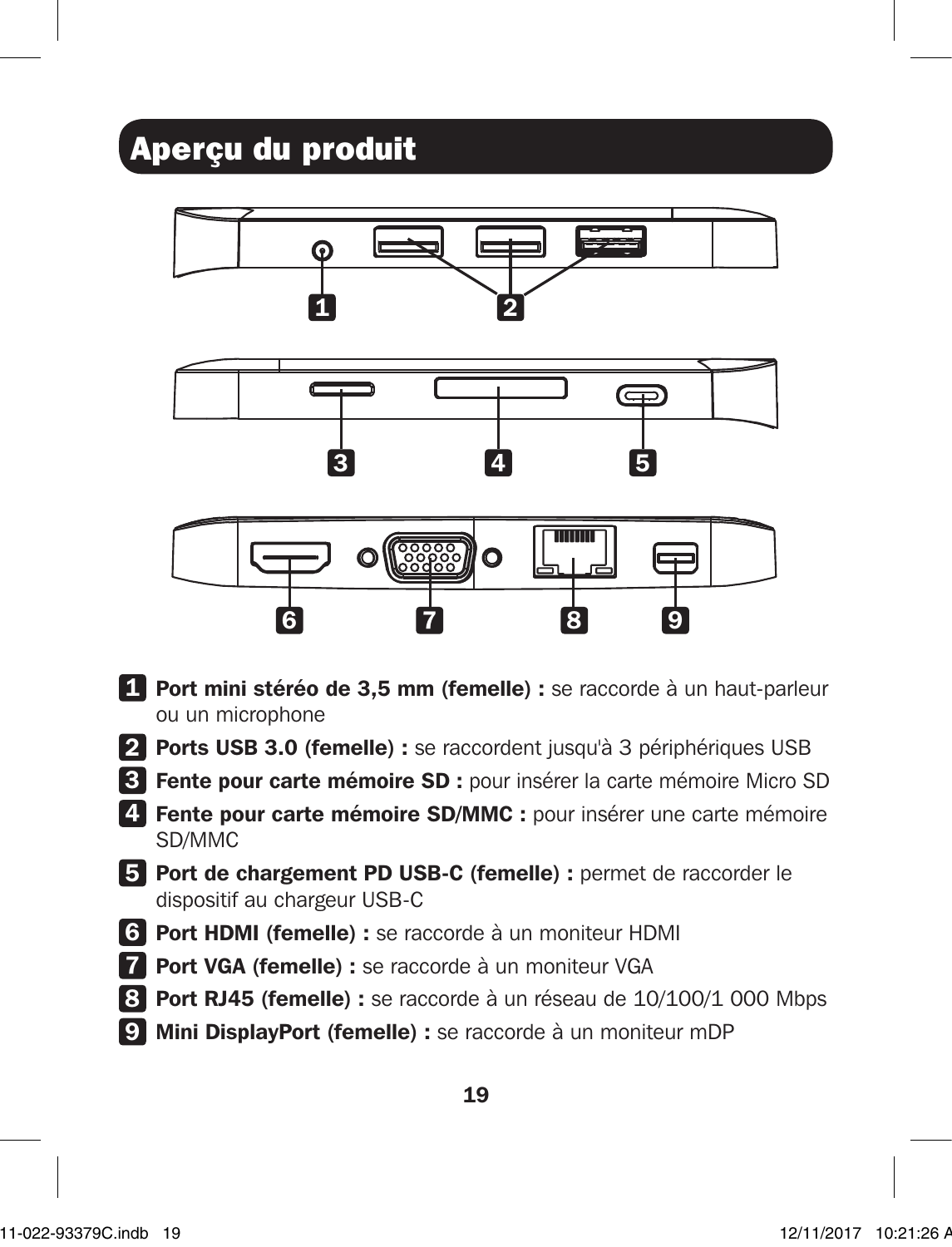## Installation

### *Remarques :*

- *• Un seul moniteur peut être raccordé à la fois.*
- *• Une seule carte mémoire peut être utilisée à la fois.*
- *• Lorsqu'alimentée par le biais du port de chargement USB-C, 15 W sont dédiés à*  la station d'accueil et aux périphériques USB connectés. La puissance restante est *utilisée pour charger le dispositif USB-C connecté.*
- *• Voir la section Accessoires en option pour des suggestions concernant les câbles.*
- *• Lorsque l'appareil est raccordé au port USB-C d'un ordinateur et à un réseau via un câble Cat5e/6, un raccordement au réseau sera automatiquement établi. Si aucun raccordement n'a été établi, un raccordement peut être établi manuellement depuis*  la page des paramètres réseau de l'ordinateur. Par exemple, sur un Mac, se rendre *à la section Network (réseau) qui se trouve dans System Preferences (préférences du système), cliquer sur le bouton « Assist Me » (obtenir de l'aide) pour accéder à Network Setup Assistant (assistant à la configuration du réseau), puis suivre les messages-guides pour établir une connexion.*
- *• Lorsque l'adaptateur PD est branché et débranché, les dispositifs USB connectés seront déconnectés, puis reconnectés rapidement. Pour prévenir toute perte ou corruption possible des données, éviter de déconnecter l'adaptateur PD de l'alimentation CA pendant le transfert de données.*
- **1.** Raccorder le port USB-C au port USB-C ou Thunderbolt 3 sur l'ordinateur, la tablette ou tout autre appareil.
- 2. Raccorder le port VGA au port VGA sur un moniteur en utilisant un câble VGA. OU
- 3. Raccorder le port HDMI au port HDMI sur le moniteur en utilisant un câble HDMI.

OU

- 4. Raccorder le port mDP au port mDP sur un moniteur en utilisant un câble Mini DisplayPort.
- 5. Raccorder les ports de concentrateur USB 3.0 aux périphériques USB.
- 6. Raccorder le port RJ45 au réseau Ethernet en utilisant le câble UTP.
- 7. Raccorder le port mini stéréo de 3,5 mm à un haut-parleur ou microphone en utilisant un câble audio de 3,5 mm.
- **8.** Insérer une carte Micro SD ou SD/MMC dans la fente correspondante pour accéder à la mémoire externe.
- 9. Recharger l'appareil en connectant son chargeur USB-C au port de chargement PD USB-C de l'adaptateur.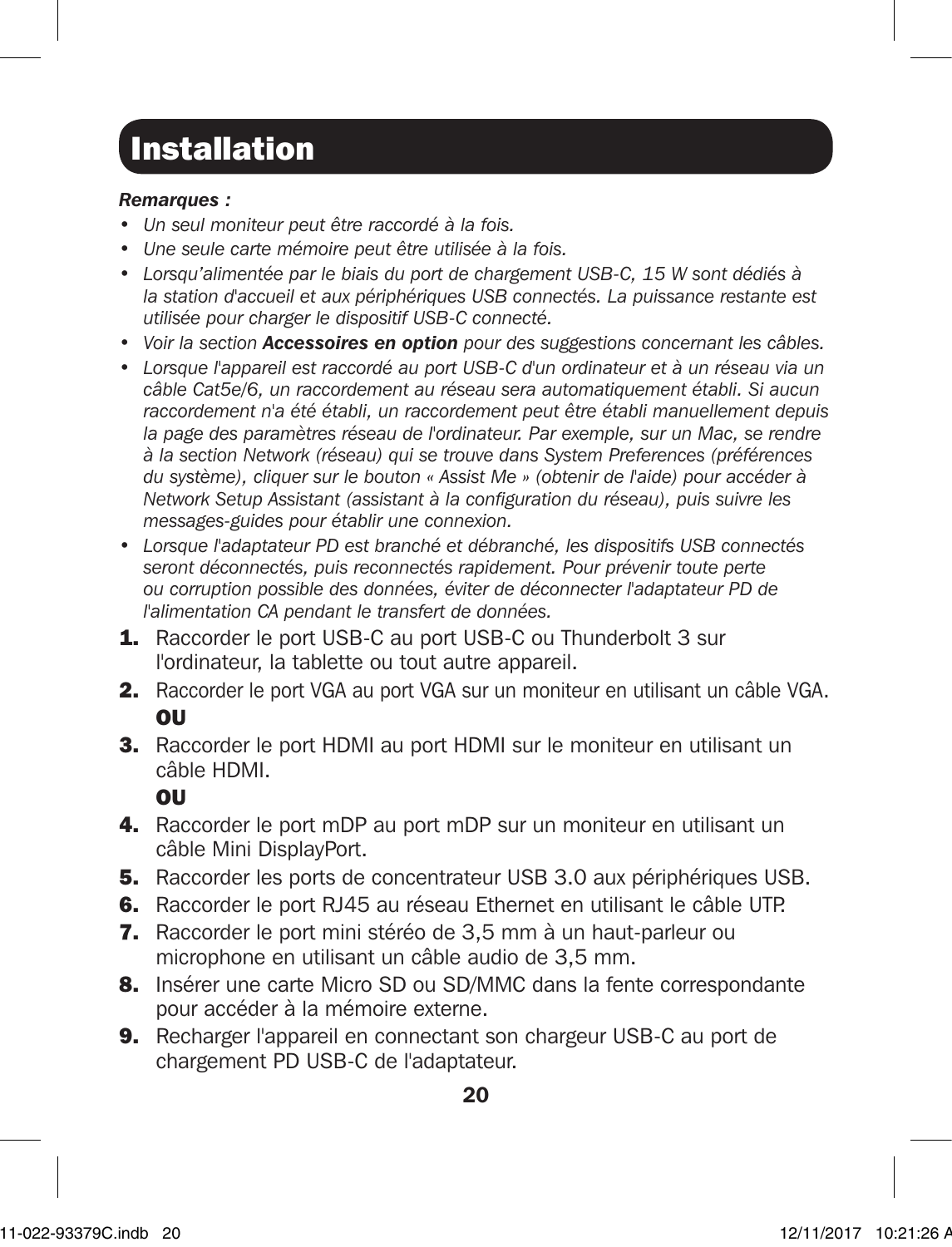# Caractéristiques techniques

| <b>Connecteurs d'entrée</b>              |                                                       |  |
|------------------------------------------|-------------------------------------------------------|--|
| <b>USB</b>                               | USB-C (mâle)                                          |  |
| Chargement                               | USB-C (femelle)                                       |  |
| <b>Connecteurs de sortie</b>             |                                                       |  |
| USB-A                                    | (3x) USB-A (femelle)                                  |  |
| Ethernet                                 | RJ45 (femelle)                                        |  |
| <b>VGA</b>                               | VGA (femelle)                                         |  |
| <b>HDMI</b>                              | HDMI (femelle)                                        |  |
| Mini DisplayPort                         | mDP (femelle)                                         |  |
| Audio                                    | Mini stéréo de 3,5 mm (femelle)                       |  |
| Cartes mémoire                           | 1x Micro SD, 1x SD/MMC                                |  |
| <b>Ecologique</b>                        |                                                       |  |
| Température de fonctionnement            | 0° à 45 °C (32° à 113 °F)                             |  |
| Humidité de fonctionnement               | 10 à 90 % HR, sans condensation                       |  |
| Température d'entreposage                | -10° à 70 °C (14° à 158 °F)                           |  |
| Humidité d'entreposage                   | 10 à 90 % HR, sans condensation                       |  |
| <b>Besoins en matière d'alimentation</b> |                                                       |  |
| Port de chargement USB-C                 | Prend en charge une entrée jusqu'à<br>20 V 3 A (60 W) |  |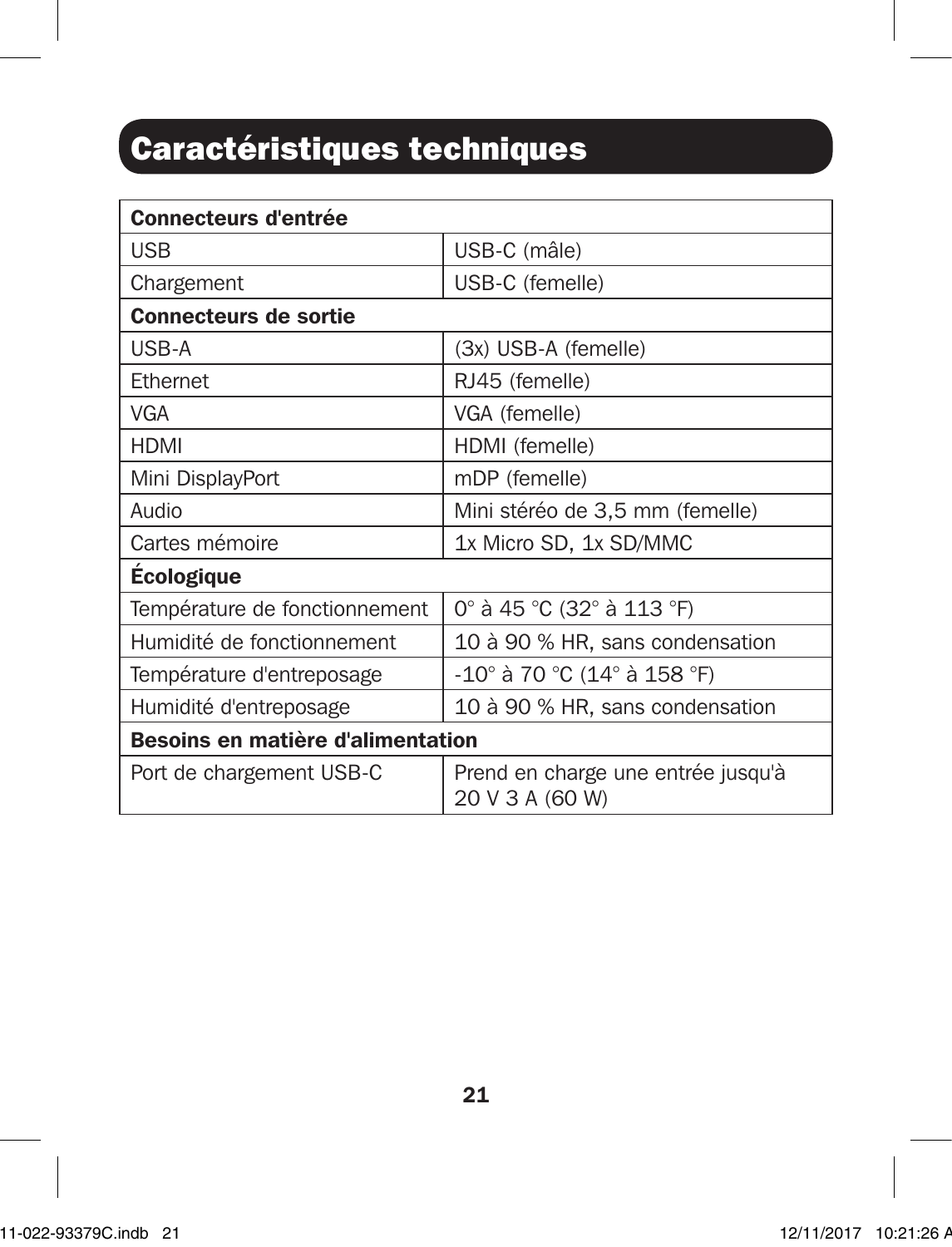## **Garantie**

#### Garantie limitée de 3 ans

Tripp Lite garantit que ses produits sont exempts de vices de matériaux et de fabrication pendant une période de (3) ans à partir de la date d'achat initiale. La responsabilité de Tripp Lite, en vertu de la présente garantie, se limite à la réparation ou au remplacement (à sa seule discrétion) de ces produits défectueux. Pour obtenir réparation sous cette garantie, vous devez obtenir un numéro d'autorisation de retour de matériel (« RMA ») auprès de Tripp Lite ou d'un centre de réparation autorisé par Tripp Lite. Les produits doivent être retournés à Tripp Lite ou à un centre de réparation autorisé par Tripp Lite en port prépayé et être accompagnés d'une brève description du problème et d'un justificatif de la date et du lieu d'achat. Cette garantie ne s'applique pas au matériel ayant été endommagé suite à un accident, à une négligence ou à une application abusive, ou ayant été altéré ou modifié d'une façon quelconque.

SAUF INDICATION CONTRAIRE DANS LES PRÉSENTES, Tripp Lite N'ÉMET AUCUNE GARANTIE, EXPRESSE OU TACITE, Y COMPRIS DES GARANTIES DE QUALITÉ COMMERCIALE ET D'ADÉQUATION À UN USAGE PARTICULIER. Certains États n'autorisant pas la limitation ni l'exclusion de garanties tacites, les limitations ou exclusions susmentionnées peuvent ne pas s'appliquer à l'acheteur. À L'EXCEPTION DES DISPOSITIONS CI-DESSUS, Tripp Lite NE POURRA EN AUCUN CAS ÊTRE TENUE RESPONSABLE DE DOMMAGES DIRECTS, INDIRECTS, SPÉCIAUX, FORTUITS OU CONSÉCUTIFS RÉSULTANT DE L'UTILISATION DE CE PRODUIT, MÊME SI AYANT ÉTÉ AVISÉE DE L'ÉVENTUALITÉ DE TELS DOMMAGES. Plus précisément, Tripp Lite ne pourra être tenu responsable de coûts, tels que perte de bénéfices ou de recettes, perte de matériel, impossibilité d'utilisation du matériel, perte de logiciel, perte de données, frais de produits de remplacement, réclamations d'un tiers ou autres.

#### Renseignements sur la conformité à la directive DEEE pour les clients de Tripp Lite et les recycleurs (Union européenne)



En vertu de la directive et des règlements d'application relatifs aux déchets d'équipements électriques et électroniques (DEEE), lorsque des clients achètent de l'équipement électrique et électronique neuf de Tripp Lite, ils ont droit :

- •D'envoyer l'équipement usagé au recyclage pourvu qu'il remplace un équipement équivalent (cela varie selon les pays)
- •De retourner le nouvel équipement afin qu'il soit recyclé à la fin de sa vie utile.

Il n'est pas recommandé d'utiliser cet équipement pour des appareils de survie où une défaillance de cet équipement peut, selon toute vraisemblance, entraîner la défaillance de l'appareil de maintien de la vie ou affecter de façon majeure sa sécurité ou son efficacité.

La politique de Tripp Lite en est une d'amélioration continue. Les caractéristiques techniques sont sujettes à changement sans préavis.



1111 W. 35th Street, Chicago, IL 60609 USA • www.tripplite.com/support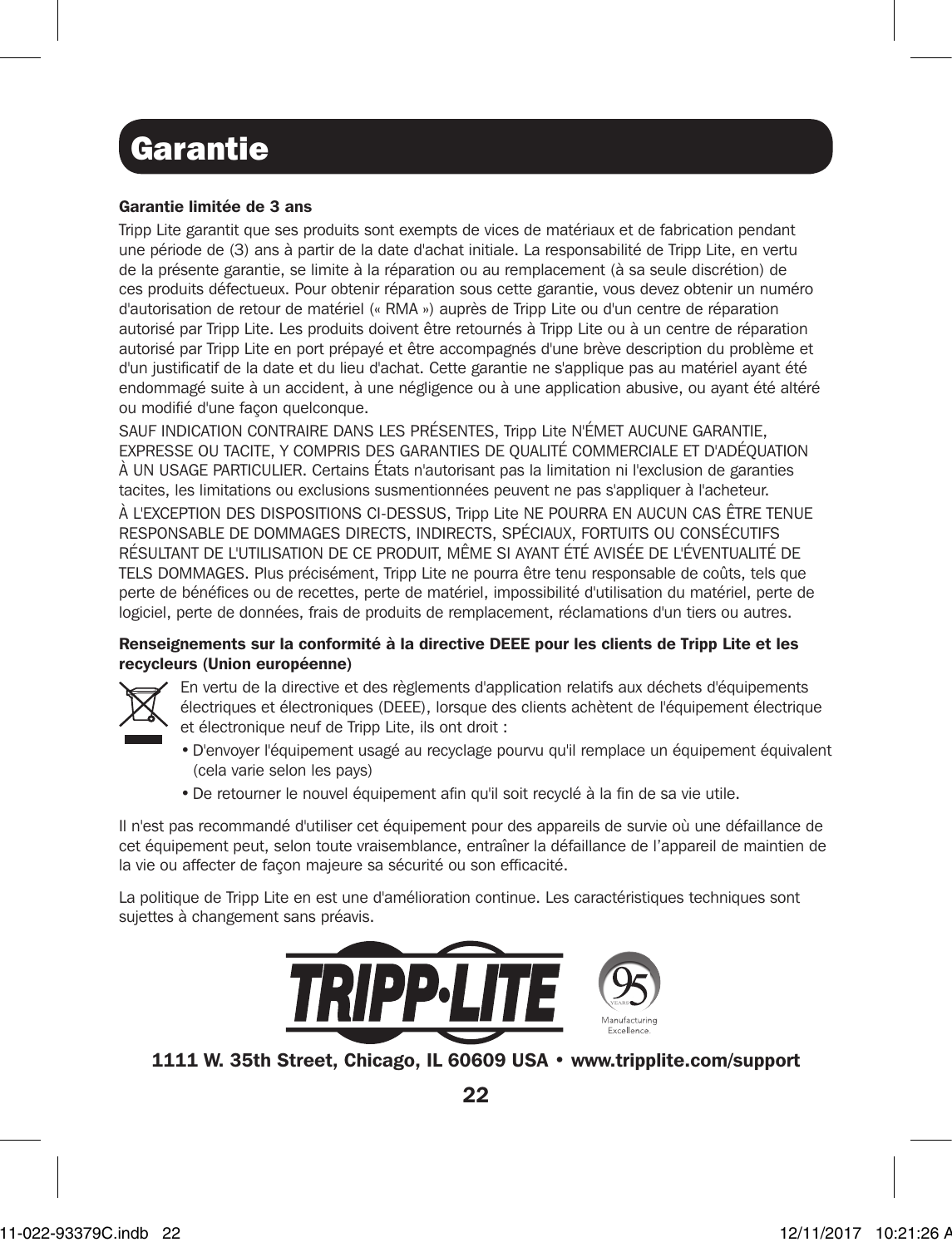# **Руководство пользователя**

# **Док-станция USB 3.1 Gen 1 / USB-C**

## **Модель: U442-DOCK2-S**

**English 1 • Español 9 • Français 16**



**1111 W. 35th Street, Chicago, IL 60609 USA • www.tripplite.com/support**

Охраняется авторским правом © 2017 Tripp Lite. Перепечатка запрещается. Все торговые знаки и зарегистрированные торговые знаки являются собственностью своих соответствующих владельцев.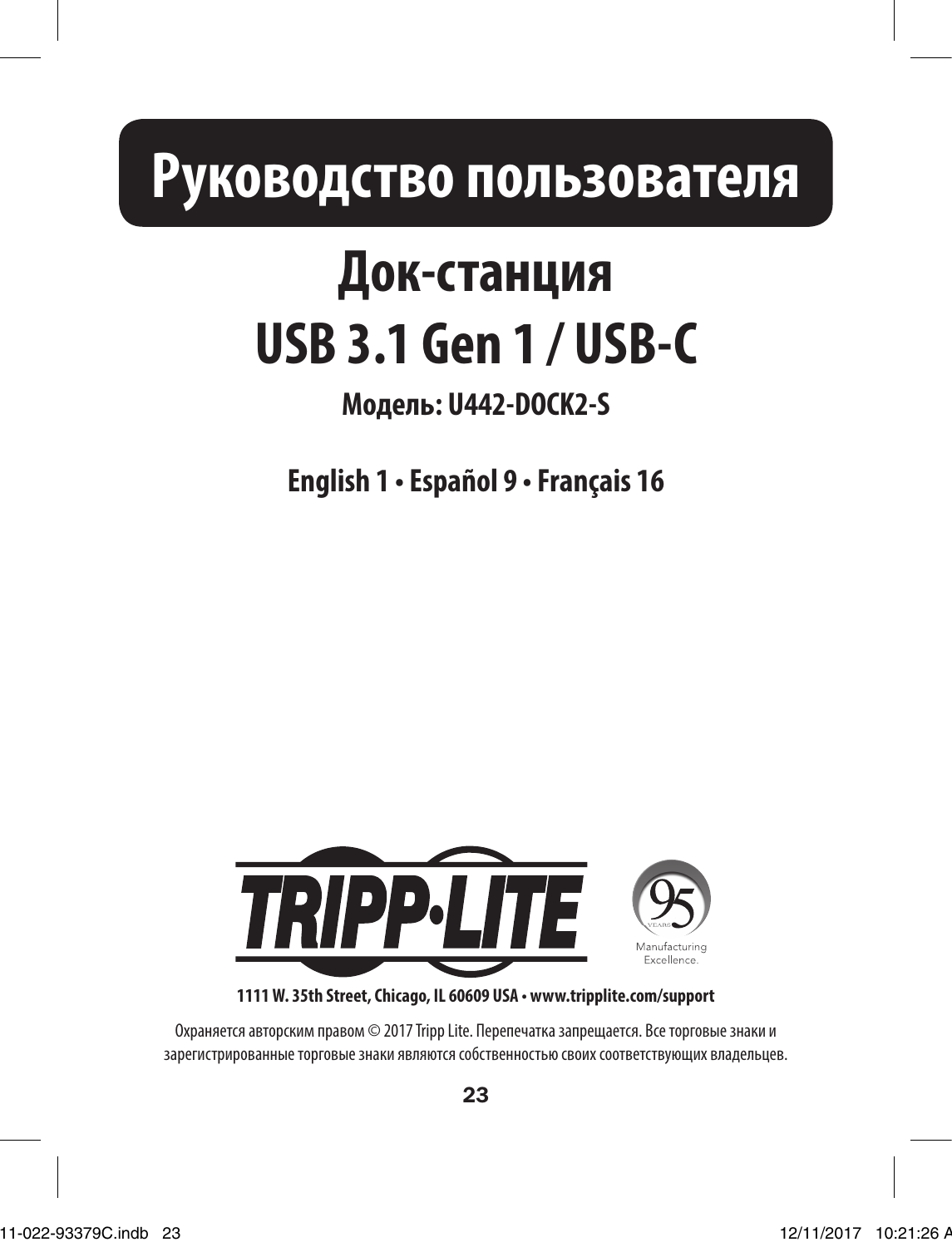### **Содержимое упаковки**

- Устройство мод. U442-DOCK2-S
- Руководство пользователя

### **Опциональные комплектующие**

- Безразрывные соединительные кабели Cat6 Gigabit серии N201
- Кабели с разъемом Mini Stereo Audio 3,5 мм серии P312
- Кабели High-Resolution VGA серии P502
- Кабели-переходники серии P566 с разъемами HDMI и DVI
- Высокоскоростные HDMI-кабели серии P568
- Кабели серии P583 с разъемами Mini DisplayPort и DisplayPort
- Кабели с разъемами Mini DisplayPort серии P584
- Кабели серии U322 для подключения устройств с разъемами USB 3.0 A/B
- Кабели для подключения устройств серии U326 с разъемами USB 3.0 Micro-B
- Кабель U420-003 с разъемами USB 3.1 Gen 1 и USB-C (штекер/штекер) длиной 0,9 м

### **Системные требования**

- Компьютер с портом USB-C™ или Thunderbolt 3, поддерживающий режим USB DisplayPort Alternate
- Монитор DisplayPort\*, Mini DisplayPort, VGA, DVI\* или HDMI
- Сеть Ethernet с поддержкой скоростей до 10/100/1000 Мбит/с

\*Требуется переходник. См. раздел **Опциональные комплектующие**.

USB Type-C и USB-C являются торговыми знаками компании USB Implementers Forum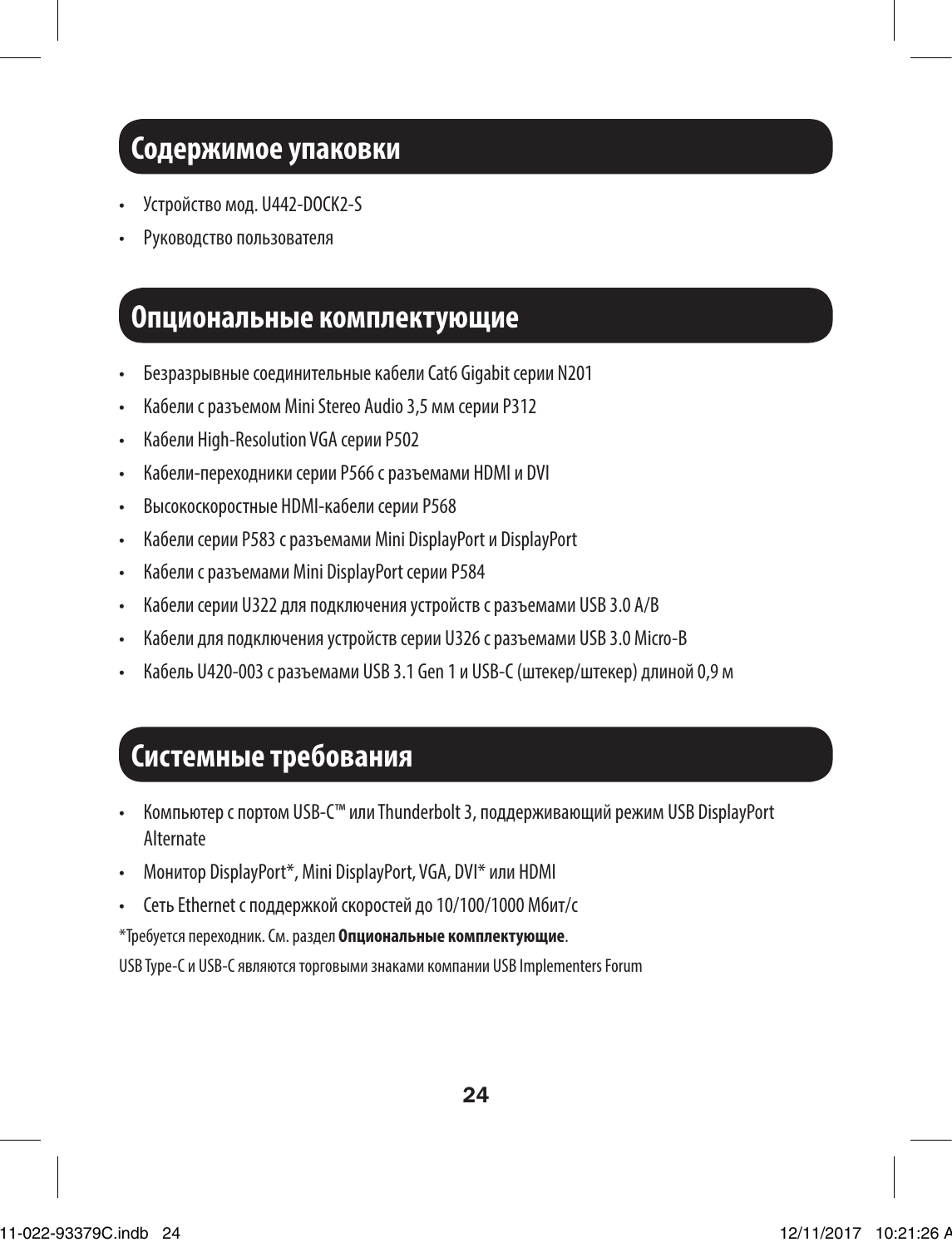### **Характеристики продукта**

- Поддержка режима USB DisplayPort Alternate для подключения монитора VGA, HDMI или Mini DisplayPort (mDP) через порт USB-C или Thunderbolt 3
- Возможность подключения DVI-монитора через переходник HDMI-DVI (см. раздел **"Опциональные комплектующие"**)
- Возможность подключения монитора DisplayPort через переходник mDP-DisplayPort (см. раздел **"Опциональные комплектующие"**)
- Порты mDP и HDMI поддерживают видеоразрешения до 3840 x 2160 (4K x 2K) при 30 Гц
- Порт VGA поддерживает видеоразрешения до 1920 x 1200, включая 1080p при 60 Гц
- Порт RJ45 Ethernet поддерживает сетевые скорости 10/100/1000 Мбит/с
- Порты концентратора USB-A поддерживают скорости передачи данных до 5 Гбит/с
- Выделенный USB-порт, соответствующий требованиям BC 1.2, обеспечивает мощность до 1,5 А в режиме быстрой зарядки
- Разъемы для подключения карт памяти Micro SD и SD/MMC обеспечивают доступ к внешним накопителям через порт USB-C или Thunderbolt 3
- Зарядный порт USB-C PD поддерживает входное питание до 20 В / 3 А (60 Вт)
- 10 Вт мощности (5 В / 2 А) выделяется на 3 порта USB-A
- Разъем mini stereo 3,5 мм для подключения акустики или микрофона
- Автоматическое восстановление из режимов ожидания и приостановки
- Соответствие требованиям IEEE 802.3az (энергоэффективный Ethernet)
- Поддержка полнодуплексного и полудуплексного режимов работы
- Поддержка контрольной суммы разгрузки (СОЕ) IPv4 и IPv6, обеспечивающая снижение нагрузки на ЦП
- Поддержка Wake-on LAN
- Удобство подключения по технологии Plug-and-Play отсутствие необходимости в программном обеспечении, драйверах или внешнем источнике питания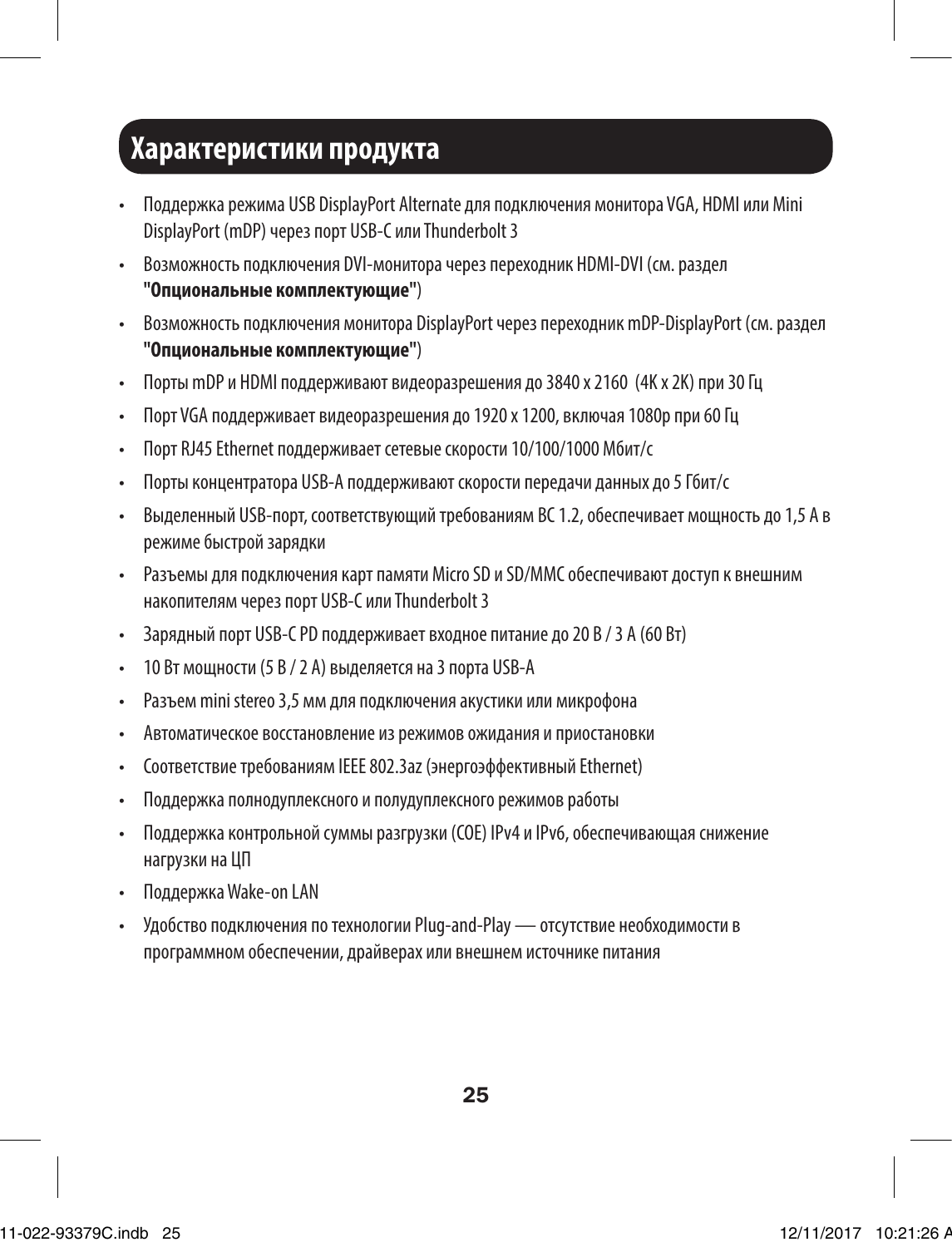### **Краткое описание изделия**

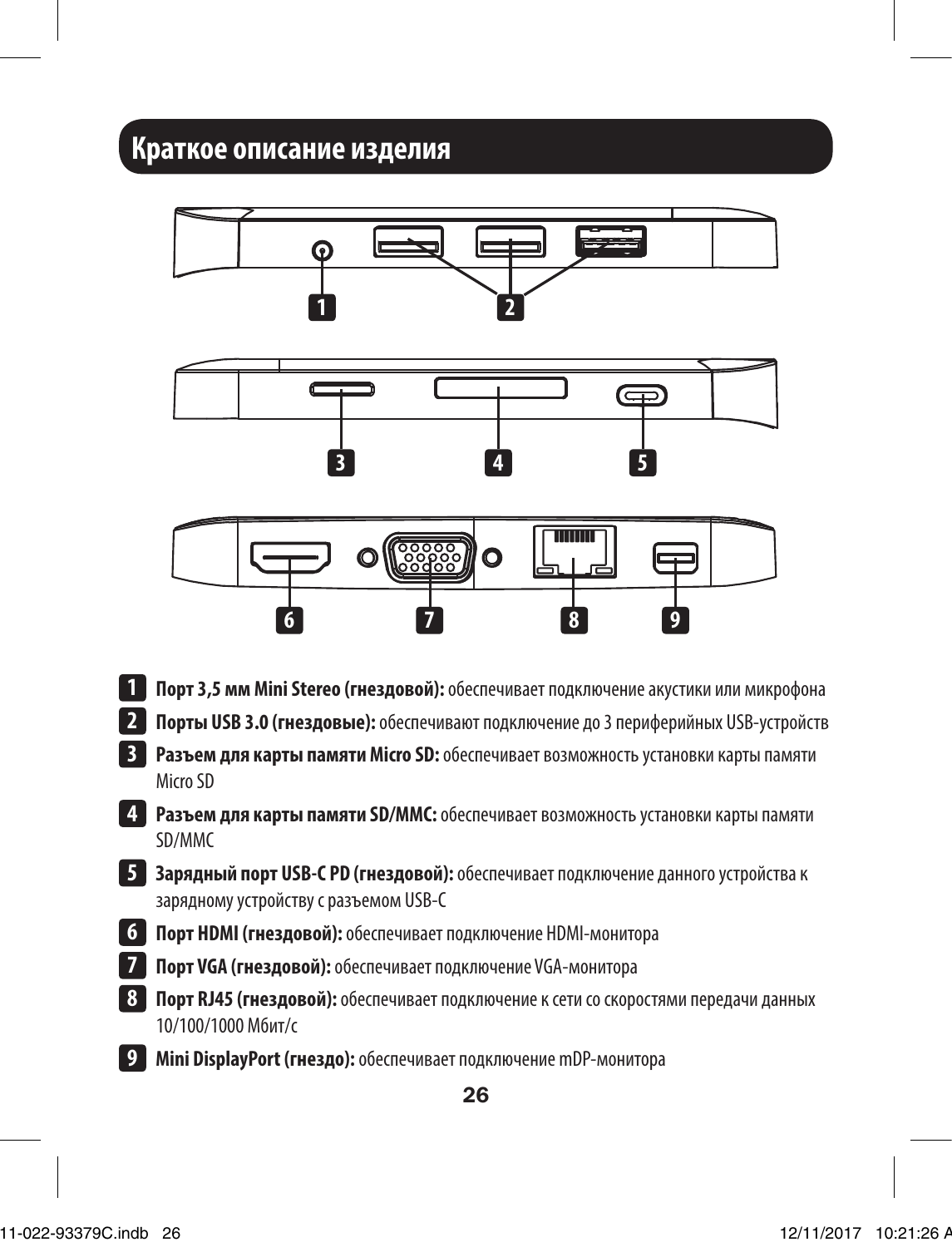## **Установка**

#### **Примечания:**

- Устройство рассчитано на одновременное подключение только одного монитора.
- Устройство рассчитано на одновременное использование только одной карты памяти.
- При подключении к источнику питания через зарядный порт USB-C 15 Вт мощности выделяется на докстанцию и подключаемые периферийные USB-устройства. Остальная мощность используется для зарядки подключенного устройства с разъемом USB-C.
- Рекомендуемые типы кабелей перечислены в разделе **"Опциональные комплектующие"**.
- Если данное устройство подключено к порту USB-C компьютера и к сети через кабели Cat5e/6, то сетевое соединение устанавливается автоматически. При отсутствии соединения оно может быть установлено вручную со страницы сетевых настроек компьютера. Например, на устройстве Mac следует перейти в раздел Network ("Сеть") в меню System Preferences ("Параметры системы"), нажать на кнопку 'Assist Me' ("Требуется помощь") для вызова утилиты Network Setup Assistant ("Помощник настройки сетевых параметров"), а затем следовать подсказкам для установления соединения.
- При подсоединении и отсоединении PD-переходника подключенные USB-устройства будут отключены и в течение короткого времени подключены снова. Во избежание возможной потери или повреждения данных не отсоединяйте PD-переходник от источника переменного тока во время передачи данных.
- **1.** Соедините порт USB-C с портом USB-C или Thunderbolt 3 своего портативного компьютера, планшета или другого устройства.
- **2.** Соедините порт VGA с портом VGA своего монитора через VGA-кабель.

### **ИЛИ**

- **3.** Соедините порт HDMI с портом HDMI своего монитора через HDMI-кабель. **ИЛИ**
- **4.** Соедините порт mDP с портом mDP своего монитора через кабель Mini DisplayPort.
- **5.** Соедините порты USB 3.0 концентратора с периферийными USB-устройствами.
- **6.** Соедините порт RJ45 с сетью Ethernet через UTP-кабель.
- **7.** Соедините порт 3,5 мм Mini Stereo с акустической системой или микрофоном через аудиокабель с разъемами 3,5 мм.
- **8.** Вставьте карту Micro SD или SD/MMC в соответствующий разъем для подключения к внешнему накопителю.
- **9.** Зарядите свое устройство, соединив его порт для зарядки USB-C с портом USB-C PD переходника.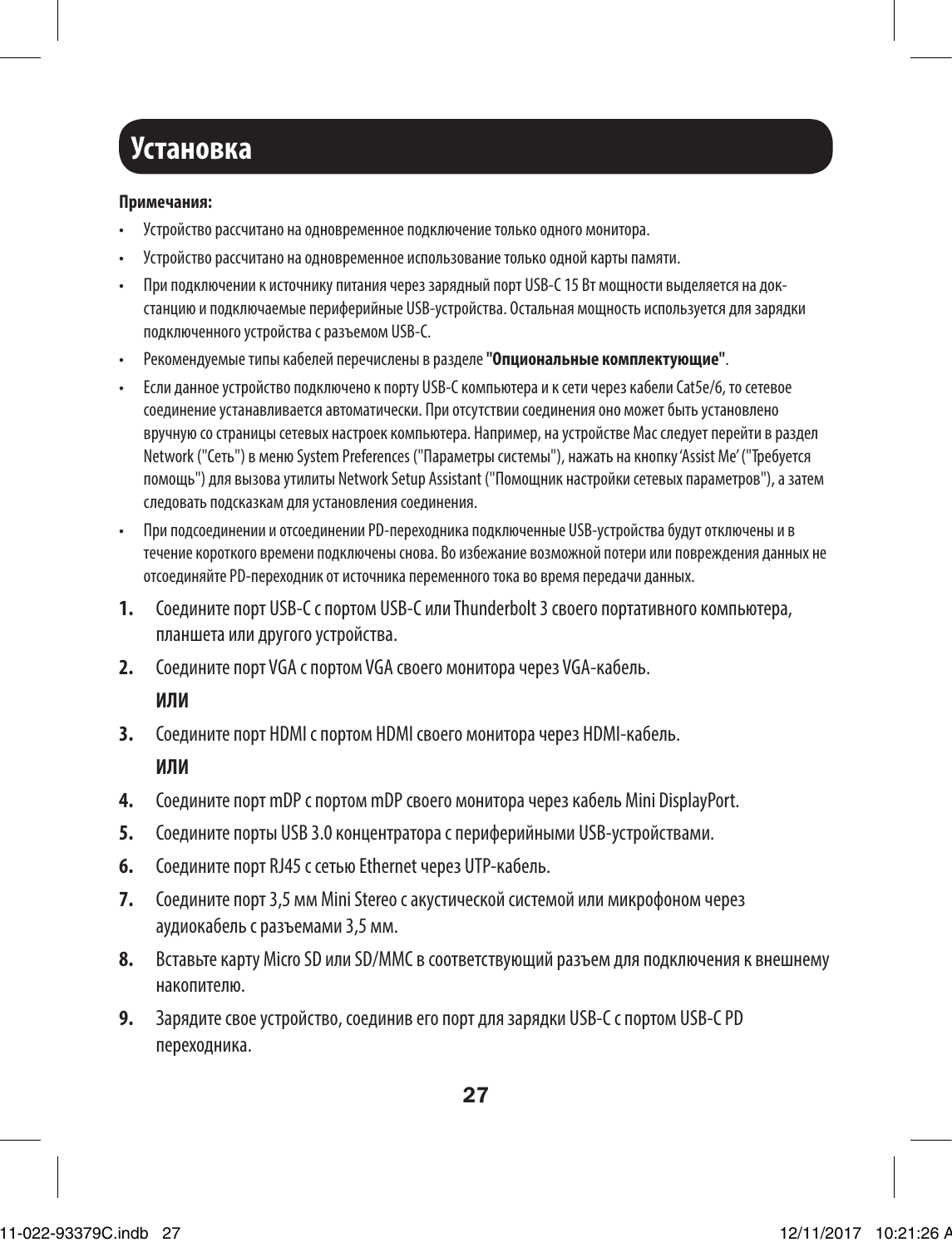## **Технические характеристики**

| Входные разъемы                 |                                                    |  |
|---------------------------------|----------------------------------------------------|--|
| <b>USB</b>                      | USB-С (штекерный)                                  |  |
| Зарядный                        | USB-С (гнездовой)                                  |  |
| Выходные разъемы                |                                                    |  |
| <b>USB-A</b>                    | USB-А (гнездовой) — 3 шт.                          |  |
| Ethernet                        | RJ45 (гнездовой)                                   |  |
| VGA                             | VGA (гнездовой)                                    |  |
| HDMI                            | <b>НDMI</b> (гнездовой)                            |  |
| Mini DisplayPort                | mDP (гнездовой)                                    |  |
| Аудио                           | 3,5 мм Mini Stereo (гнездовой)                     |  |
| Карты памяти                    | Micro SD - 1 шт; SD/MMC - 1 шт.                    |  |
| Условия эксплуатации            |                                                    |  |
| Диапазон рабочих температур     | От 0 до 45°С                                       |  |
| Рабочий диапазон влажности      | Относительная влажность от 10 до 90%, без          |  |
|                                 | образования конденсата                             |  |
| Диапазон температур хранения    | От -10 до 70°С                                     |  |
| Диапазон влажности при хранении | Относительная влажность от 10 до 90%, без          |  |
|                                 | образования конденсата                             |  |
| Требования к электропитанию     |                                                    |  |
| Зарядный порт USB-C             | Поддерживает входное питание до 20 В / 3 А (60 Вт) |  |